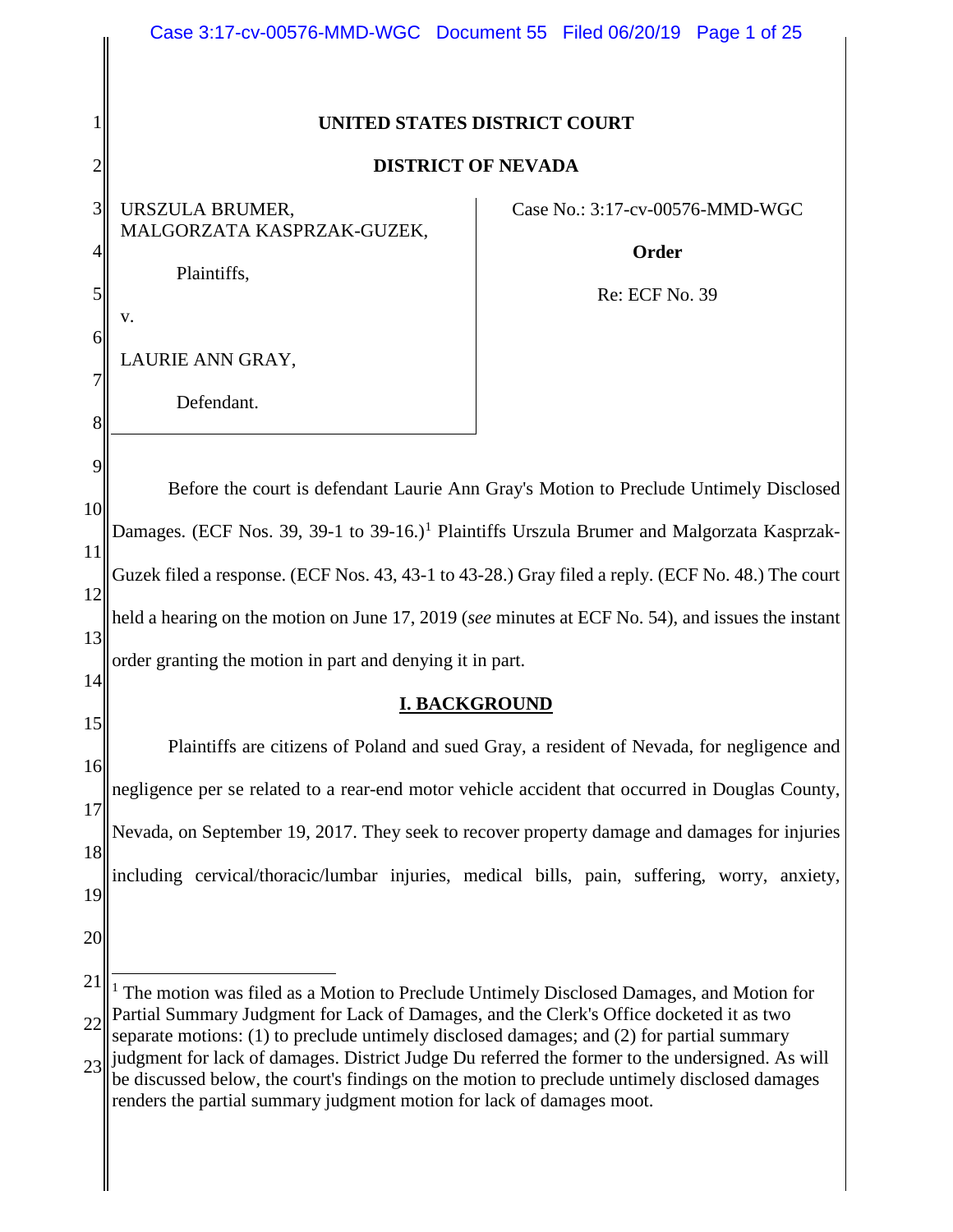1 2 depression, emotional distress and loss of enjoyment of life. (ECF No. 1.) On April 8, 2019, Gray filed a stipulation for liability, so damages are the only remaining issue. (ECF No. 41.)

3 4 Plaintiffs received treatment related to this accident in the United States and in Poland, which has complicated the discovery process in this matter.

5 6 7 8 Plaintiffs served their initial disclosures under Federal Rule of Civil Procedure  $26(a)(1)(A)$ on November 21, 2017, and, among other things, identified various documents including medical records and bills, but stated the damages computation was unknown and discovery was continuing. (ECF Nos. 39-1, 43-2.)

9 10 11 12 13 14 39-6 at 20, Brumer response to RFP No. 16); ECF No. 39-7 at 20, Kasprzak's response to RFP No.  $15||16.$ Gray served her First Set of Requests for Production of Documents (RFP) on Plaintiffs on December 7, 2018. Request 16 asked Plaintiffs to produce all invoices, bills, receipts or other documents that showed medical expenses incurred in the accident. (ECF No. 39-6, RFP No. 16 to Brumer; ECF No. 39-7 at 7, RFP No. 17 to Kasprzak.) Plaintiffs responded to those requests on February 6, 2018, by identifying certain documents including medical records and bills. (ECF No.

16 17 18 19 20 21 Gray's first set of RFPs also requested a damages computation under Federal Rule of Civil  $26(a)(1)(A)(iii)$ . (ECF Nos. 39-6 at 7, RFP No. 17 to Brumer; ECF No. 39-7 at RFP No. 17 to Kasprzak.) In response, Plaintiffs referred Gray to the response to RFP No. 16, which had identified certain documents, and said discovery was ongoing and Plaintiff reserved the right to amend or supplement the response. (ECF No. 39-6 at 20, Brumer response to RFP No. 17; ECF No. 39-7 at 20, Kasprzak's response to RFP No. 17.)

22 23 interrogatories. (ECF No. 39-4 at 23, Interrogatory No. 22 to Brumer; ECF No. 39-5 at 13, Plaintiffs were also asked to itemize the expenses they claimed as damages in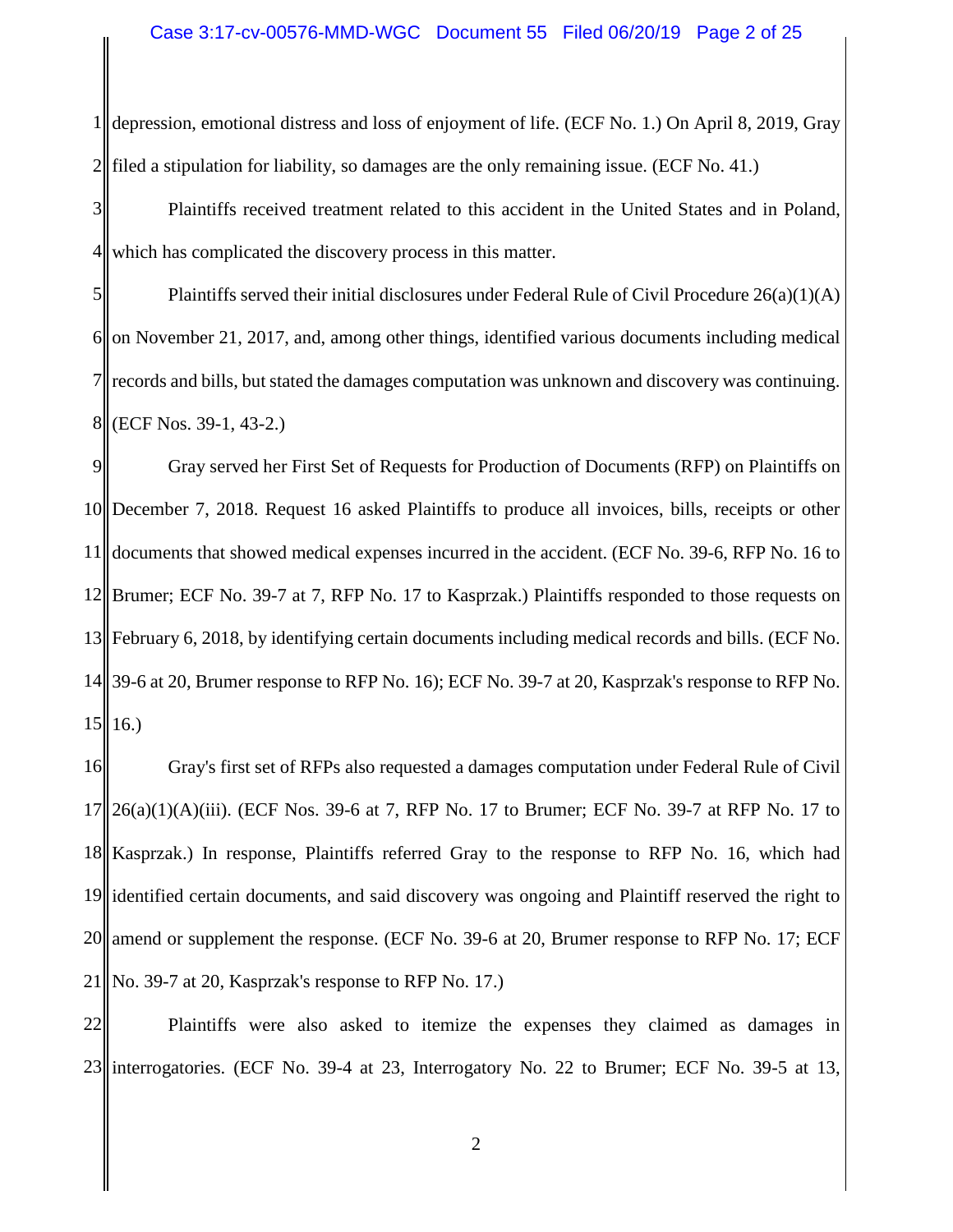1 2 3 Interrogatory No. 22 to Kasprzak.) In responses served February 6, 2018, Plaintiffs again identified various documents that included medical records and bills. (ECF No. 39-4 at 24, Brumer response to Interrogatory No. 22; ECF No. 39-5 at 31, Kasprzak response to Interrogatory No. 22.)

4 5 6 7  $8$  result of the accident. There is a dispute among counsel as to what transpired with respect 9 10 11 12 13 One month later, on March 8, 2018, Gray served a second set of RFPs on Plaintiffs. (ECF Nos. 39-13, 39-14.) There were only two requests: RFP No. 22 asked for a computation of damages under Federal Rule of Civil Procedure 26(a)(1)(A)(iii). RFP No. 23 asked for all invoices, receipts, bills or other documents that purported to show any damage they claimed to have sustained as a to Plaintiffs' obligation to provide responses to these requests. Gray's counsel at the time, Scott L. Rogers, Esq., states that he spoke to Plaintiffs' counsel, Jakub Medrala, Esq., and Mr. Medrala requested an extension of time to respond until May 24, 2018, and attaches a copy of the email confirming the extension. (Rogers Decl., ECF No. 39-15 at 3 ¶ 6.) He asserts no responses were ever served. (*Id*. ¶ 7.)

14 15 16 17 18 Mr. Rogers acknowledged Plaintiffs' difficulty in providing the damages calculation, and agreed 19 20 21 22 23 Mr. Medrala, on the other hand, acknowledges service of the requests on March 8, 2018, and the extension granted until April 24, 2018. (Medrala Decl., ECF No. 43-1 at ¶¶ 11-12.) He maintains, however, that he had a discussion with Mr. Rogers on April 24, 2018, concerning difficulties obtaining the Plaintiffs' medical records from Poland. (*Id*. ¶ 13.) He asserts that that Plaintiffs would continue to attempt to obtain their complete medical records from Poland, and that the parties would work together to secure the cooperation of Plaintiffs' Polish medical providers. (*Id*. ¶ 14.) They did not set a new deadline for responses, but Mr. Medrala insists it was understood that Plaintiffs would not be obligated to respond until they secured the cooperation from the Polish medical providers and obtained complete medical records. (*Id*. ¶ 15.)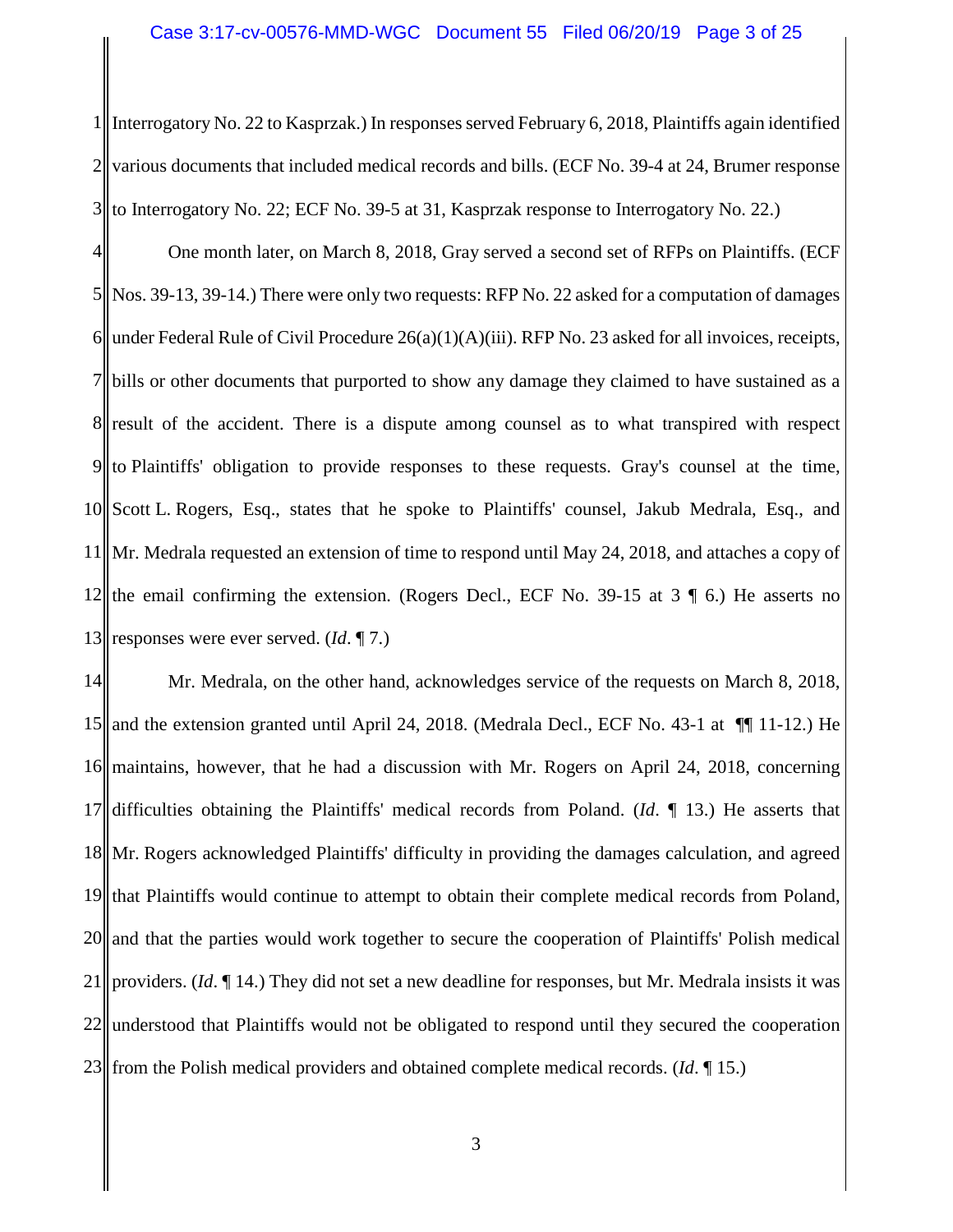1 2 3 4 5 6 Gray does not address Mr. Medrala's statements on this issue in her reply brief, but instead simply repeats the same argument that Plaintiffs did not respond to the second set of requests for production of documents. Mr. Loosvelt's second declaration states that Mr. Medrala never suggested an agreement "never to provide disclosures until international discovery was conducted," but does not indicate that he inquired of Mr. Rogers whether there was an agreement on this issue between counsel. (ECF No. 48 at 20 ¶ 6.)

Brumer and Kasprzak were deposed on May 11, 2018. (ECF Nos. 43-3, 43-4.)

7

8 9 10 11 12 13 Gray served her second supplemental disclosures under Rule 26(a)(1) on May 30, 2018, that disclosed, among other things: medical and billing records for Brumer from Integrated Pain Specialists for services on May 9, 2018 and September 24, 2015 (DEF 108-157, 158-162), and from Carson Valley Medical Center for service on September 19, 2015 (DEF 168-207); as well as medical and billing records from Kasprzak for service at Integrated Pain Specialists on September 24, 2015 (DEF 163-167). (ECF No. 43-6 at 8.)

14 15 16 17 The parties agreed to participate in the process of obtaining letters rogatory from this court to conduct discovery with respect to Plaintiffs' medical providers in Poland. (Medrala Decl., ECF No. 43-1 ¶¶ 18, 20; ECF No. 43-18.) To that end, Mr. Medrala retained a law firm in Poland to assist in the process. (Medrala Decl., ECF No. 43-1 ¶ 19.)

18 19 20 21 22 23 Plaintiffs served their first supplemental disclosures under Rule 26(a) on June 25, 2018, disclosing, among other things, additional medical records and bills for Brumer including Dr. Marta Wisniewka's medical opinion (BRUMER 250), Dr. Robert Gasik's medical opinion (BRUMER 251-252), Magdalena Leszczynska's opinion (BRUMER 253), and records from Carson Valley Medical Center from services on September 19, 2015 (BRUMER 254-64). (ECF No. 43-7 at 10.) They also disclosed additional medical records and bills for Kasprzak including: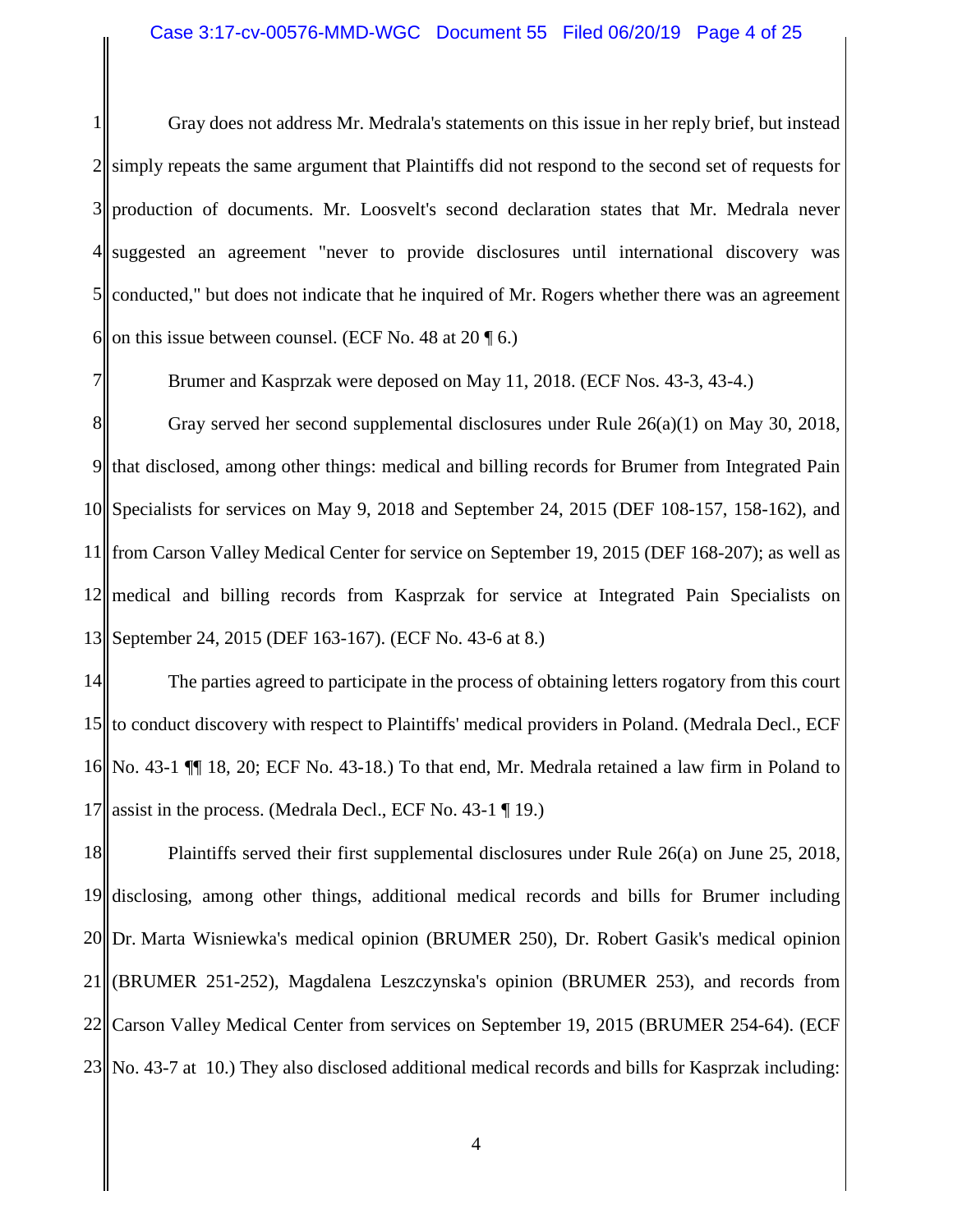1 2 Dr. Andrew Cash (BRUMER 318-320, 340-343), and Dr. Charlie Y. Nahm (BRUMER 327-339). (ECF No. 43-7 at 10.)

3 4 With respect to the damages information, they again stated that the damages computation was unknown and discovery was continuing. (ECF No. 43-7 at 11.)

5 6 7  $8<sub>II</sub>$ 9 10 11 12 13 On July 3, 2018, Dr. Cash, a Board-Certified Orthopedic Surgeon and Fellowship Trained Spine Surgeon, authored a letter containing his future surgical recommendations and cost estimates for Kasprzak. (ECF No. 43-8 at 4-6.) Dr. Cash opined that Plaintiff will require cervical reconstruction at C5-6 and lumbar reconstruction at L5-S1 to ameliorate her symptoms. The cost estimate for the first surgery—the single level anterior cervical discectomy and fusion at C5-6 is \$279,735. The cost estimate of the second surgery—the single level anterior posterior lumbar reconstructive fusion with decompressive laminectomy at L5-S1—is \$402,701. The total cost estimate for both surgeries is \$682,436. Mr. Medrala sent this letter to Mr. Rogers that same day, and asked to touch base to talk about the Polish discovery issues. (ECF No. 43-8 at 2.)

14 15 16 17 18 19 20 21 22 Dr. Cash was deposed on August 7, 2018, and was questioned about the July 3, 2018 surgical cost letter he authorized for Kasprzak by Gray's counsel. (ECF No. 43-10 at 16-17, depo. trans. pp. 55:6-25, 56:1, 59:6-20.) Mr. Medrala also questioned Dr. Cash about the cost letter, and asked whether he thought Kasprzak would need to undergo any additional surgeries in the future assuming she moved forward with the two initially recommended in his surgical cost letter. (ECF No. 43-10 at 17, depo. trans. p. 60:6-15.) Dr. Cash testified that if she underwent those two initial surgeries identified in the surgical cost estimate, for both surgeries, adjacent level breakdowns would probably occur and would more likely than not require adjacent level surgery fusion in the cervical and lumbar spine. (ECF No. 43-10 at 18, depo. trans. pp. 61:3-25, 62:1-20.)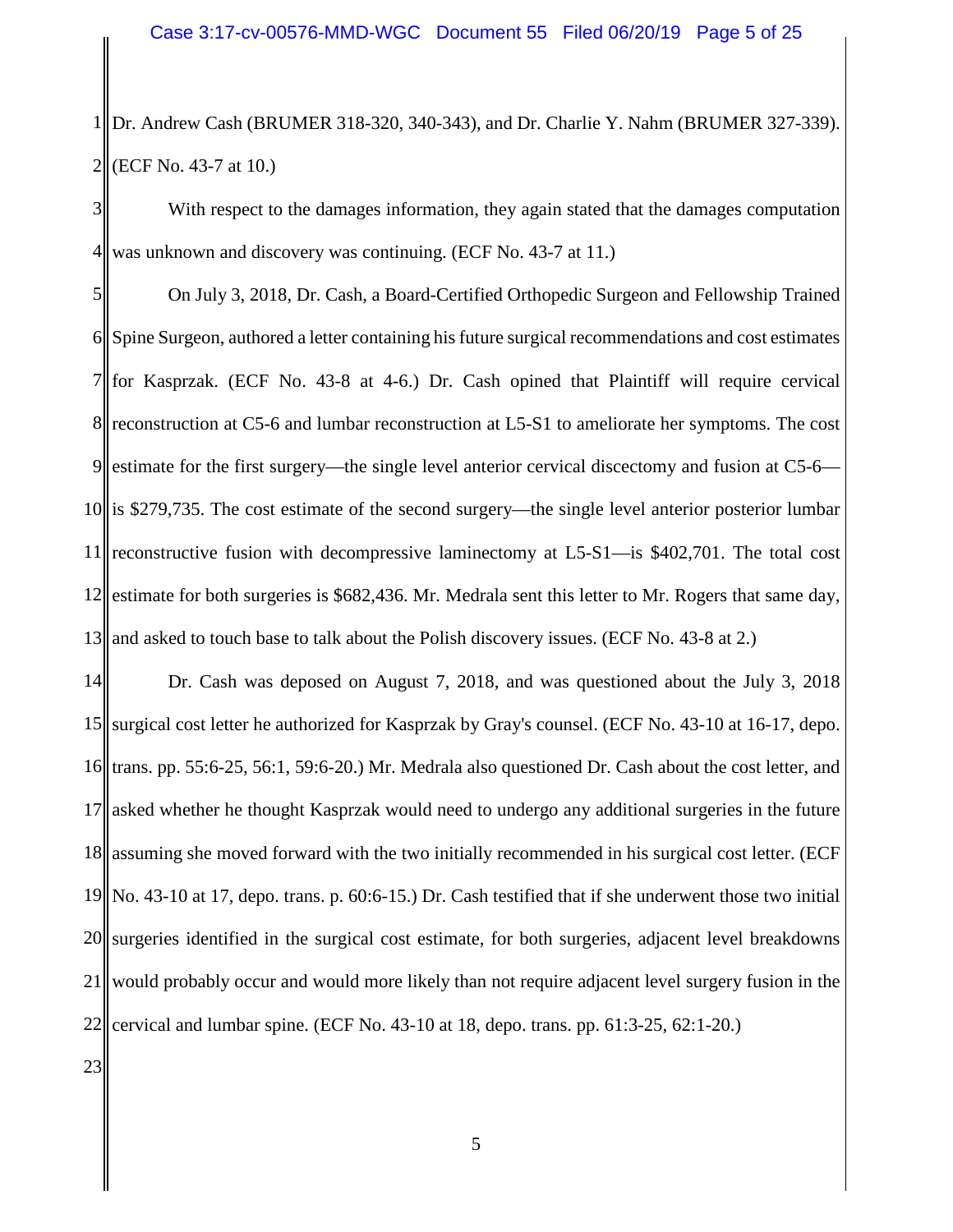1 2 3 4 5 6 7 8 Dr. Cash apparently authored a second letter on August 22, 2018, where he stated his opinion that if Plaintiff had the first two surgeries, she would require additional surgeries of the cervical and lumbar spine at the adjacent levels. (*See* Plaintiffs' expert witness disclosure, ECF No. 43-11 at 3, identifying a report by Dr. Cash dated August 22, 2018.) Mr. Medrala clarified at the hearing that Dr. Cash never provided an estimate as to the cost of these additional surgeries, and that in the February 20, 2019 damages computation, Mr. Medrala just made what in his view was a "conservative estimate" by allotting the same amount that Dr. Cash estimated for the initial two future surgeries he recommended.

9 10 On August 24, 2018, Plaintiffs served their expert disclosure, designating Dr. Cash as their expert, and produced, among other things, the July 3, 2018 surgical cost letter.

11 (ECF No. 43-11.)

12 13 14 Between the end of June and August of 2018, the parties were in the process of drafting a motion to be filed in this court requesting the issuances of letters rogatory so that they could pursue discovery from Plaintiffs' medical providers in Poland. (*See* ECF No. 43-18.)

15 16 17 18 19 Plaintiffs served their second supplemental disclosures on November 7, 2018. (ECF No. 43-12.) It included the identification of additional medical and billing records for Kasprzak and Brumer from treatment in Poland and the United States. Under the damages information category, Plaintiffs again stated that the damages computation was unknown and discovery was continuing. (ECF No. 43-12 at 12.)

20 21 22 23 The parties participated in a settlement conference before the Honorable Robert A. McQuaid, Jr., recalled United States Magistrate Judge, on November 15, 2018, but were unsuccessful in settling the case. (ECF No. 33.) The parties filed a joint status report the following day. (ECF No. 34.) In that status report, the parties jointly represented that they had agreed to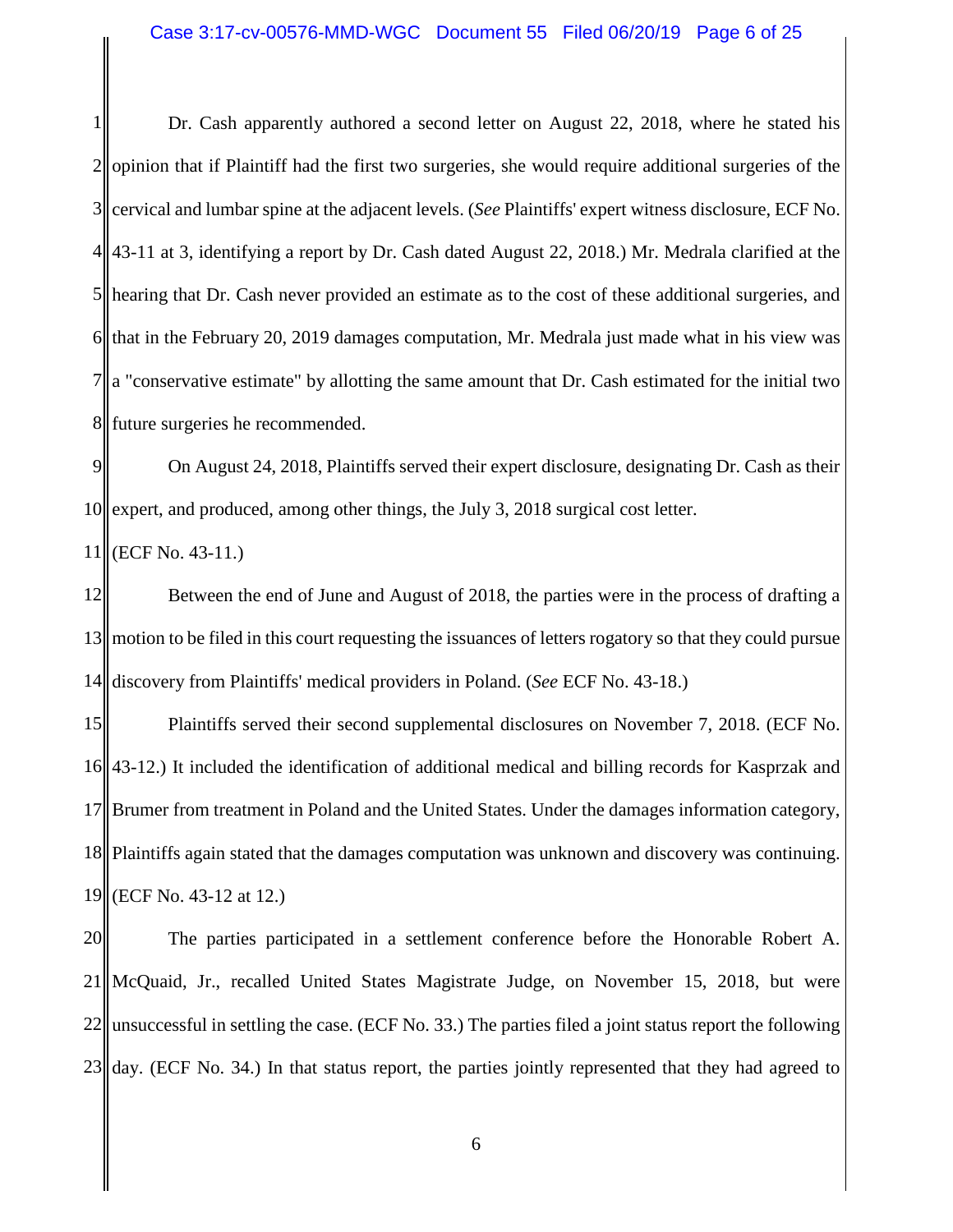### Case 3:17-cv-00576-MMD-WGC Document 55 Filed 06/20/19 Page 7 of 25

1 2 3 finalize a joint motion for issuance of letters rogatory to seek the assistance of the Polish courts in verifying and obtaining additional medical records from Plaintiffs' Polish medical providers, and would file such motion by November 21, 2018. (*Id*. at 2.)

4 5 6 7 8 9 10 11 12 13 Following the settlement conference, Mr. Medrala continued his efforts to work with Gray's counsel, now Ryan Loosvelt, Esq., to get the motion for issuance of letters rogatory filed. (ECF No. 43-19.) The parties participated in a status conference on November 21, 2018. (ECF No. 35.) The parties reiterated that they were in the process of finalizing the joint motion for issuance of letters rogatory. The court acknowledged expressed concern that the process the parties were pursuing with the motion for issuance of letters rogatory would continue to delay the case if the parties did not move expeditiously. The court acknowledged and advised counsel that these motions were cumbersome and time consuming. With that in mind, the court granted a 120-day extension of the discovery deadline, until February 20, 2019, and stated that barring unforeseen and extenuating circumstances, there would be no further extensions. (*Id*.)

14 15 16 17 18 When Mr. Medrala initially communicated with Mr. Loosvelt following the status conference, all indications were that Gray was still interested in cooperating with Plaintiffs on obtaining discovery in Poland, with Mr. Loosvelt representing to Mr. Medrala on November 27, 2018, and December 4, 2018, that he would get final revisions to Mr. Medrala forthwith. (ECF No. 43-19 at 5-6; ECF No. 43-22 at 2.)

19 20 21 22 23 Mr. Medrala subsequently extended multiple communications to Mr. Loosvelt, regarding the joint motion for issuance of letters rogatory, but they went unreturned. Mr. Medrala also circulated a draft of the motion to Mr. Loosvelt, but Mr. Loosvelt apparently never got back to him with final revisions. (Medrala Decl., ECF No. 43-1 ¶¶ 39, 40, 42, 44; ECF No. 43-20; ECF No.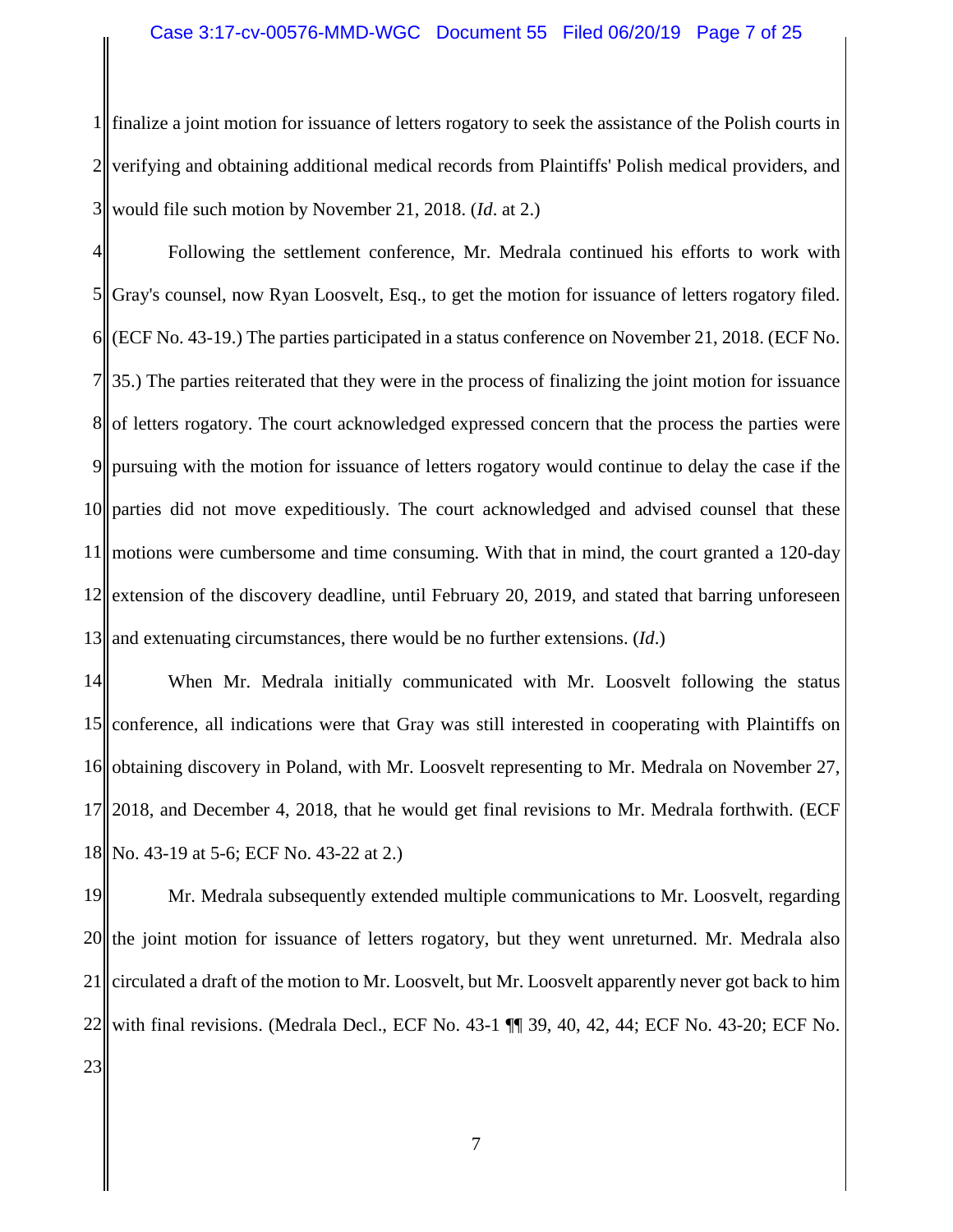1 2 43-23 (December 20, 2018 email asking Mr. Loosvelt to call him); ECF No. 43-24 (January 22, 2019, asking for any updates on the motion for letters rogatory).)

3 4 5 6 7 In her reply brief, Gray states that she "elected not to proceed" with the motion because there was not sufficient time remaining to gain compliance of Plaintiffs' Polish medical providers through this procedure ECF No. 48: 9-12), but it does not appear that this was ever communicated to Mr. Medrala. Nevertheless, Mr. Medrala never moved forward with the motion for issuance of letters rogatory on his own.

8 9 10 11 On February 1, 2019, Gray served her designation of rebuttal expert witness and documents, identifying Dr. James S. Forage as her rebuttal witness and producing his testimony and reports. (ECF No. 43-13.) His report indicates that he reviewed Dr. Cash's reports and stated his rebuttal opinions. (ECF No. 43-13 at 19.)

12 13 14 15 On February 20, 2019, the last day of discovery, Plaintiffs served their third supplemental disclosures under Rule 26(a). The disclosures identified additional medical records and bills for Kasprzak and Brumer including those from DCP Holdings, LLC/West Surgery Center for Kasprzak, BRUMER 516-5[2](#page-7-0)9<sup>2</sup>.

17

16

- 18
- 19
- 20

declined to depose.

<span id="page-7-0"></span><sup>21</sup> 22 23 <sup>2</sup> These records included a bill from West Sunset Surgery Center for Kasprzak for surgical procedures performed on May 17, 2018, in the amount of \$22,274.50. This bill will also be discussed in detail below, but Mr. Medrala clarified at the hearing that this was a bill from the surgery center where surgery was performed by Kasprzak's medical provider, Dr. Nahm, who had previously been disclosed in Plaintiffs' first supplemental disclosure, and whom Gray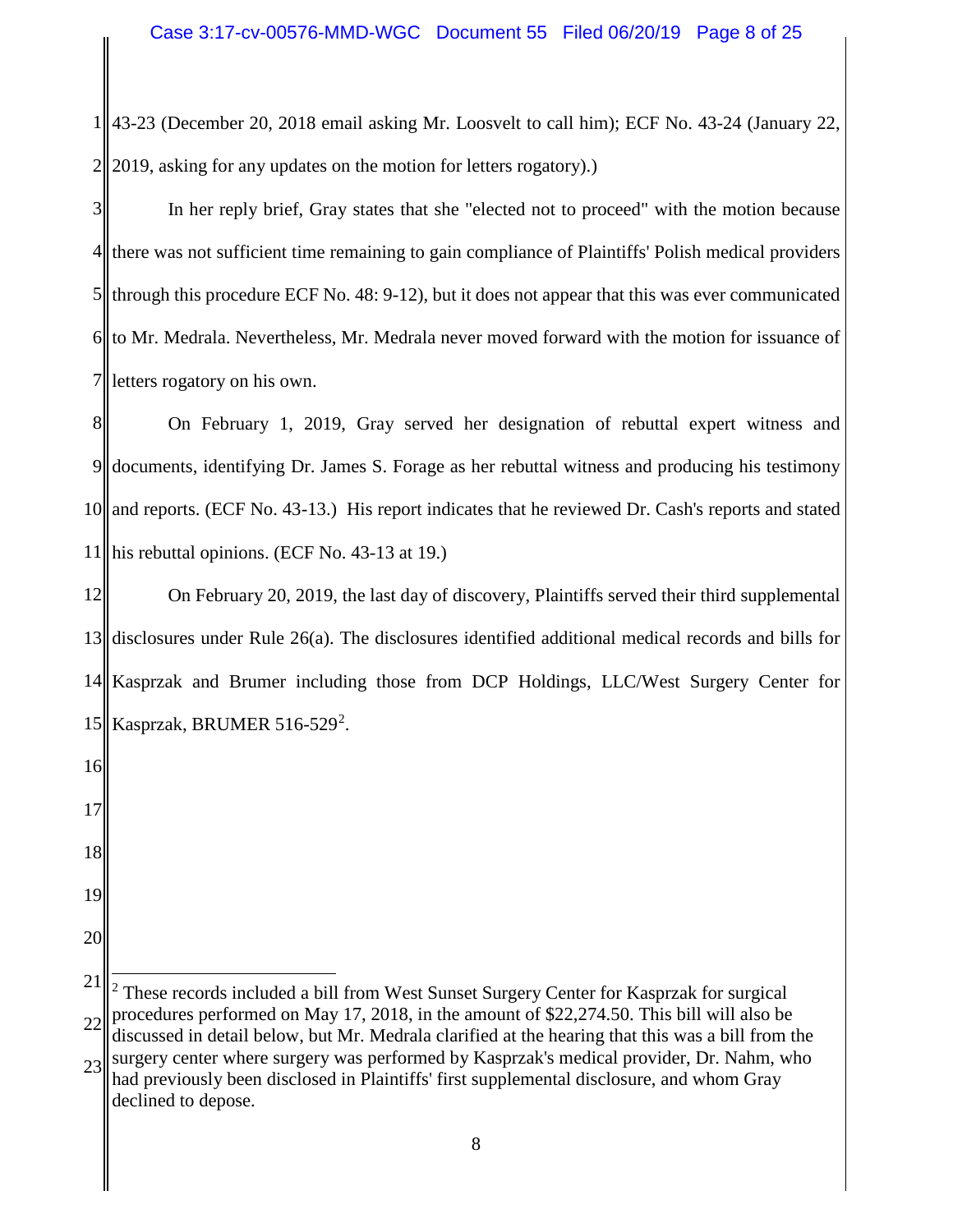<span id="page-8-2"></span><span id="page-8-1"></span><span id="page-8-0"></span>

|                  | Case 3:17-cv-00576-MMD-WGC Document 55 Filed 06/20/19 Page 9 of 25                                            |                                   |  |  |  |
|------------------|---------------------------------------------------------------------------------------------------------------|-----------------------------------|--|--|--|
|                  |                                                                                                               |                                   |  |  |  |
|                  |                                                                                                               |                                   |  |  |  |
|                  | The third supplemental disclosures provided the following computation of damages:                             |                                   |  |  |  |
| $\overline{2}$   | 1. Special Damages                                                                                            |                                   |  |  |  |
|                  | a) Malgorzata Kasprzak-Guzek                                                                                  |                                   |  |  |  |
| 3                | <b>US</b> Treatment                                                                                           | \$41,807.50                       |  |  |  |
|                  | Future U.S. Treatment                                                                                         | $$682,436.00 \times 2^3$          |  |  |  |
| $\left 4\right $ | Foreign Treatment                                                                                             | $$3,832.10$ (U.S.) <sup>4</sup>   |  |  |  |
|                  | <b>TOTAL</b>                                                                                                  | \$1,410,511.60                    |  |  |  |
| 5                | b) Urszula Brumer                                                                                             |                                   |  |  |  |
|                  | U.S. Treatment                                                                                                | \$9,803.94                        |  |  |  |
| $\overline{6}$   | Foreign Treatment<br><b>Future Treatment</b>                                                                  | $$5,694.00$ (U.S.)<br>\$50,000.00 |  |  |  |
| 7                | <b>Property Loss</b>                                                                                          | $$1,308.89$ (U.S.) <sup>5</sup>   |  |  |  |
|                  | <b>TOTAL</b>                                                                                                  | \$66,806.83                       |  |  |  |
| 8                | 2. General Damages                                                                                            |                                   |  |  |  |
|                  | a) Malgorzata Kasprzak-Guzek                                                                                  | \$2,821,023.20                    |  |  |  |
| 9                | b) Urszula Brumer                                                                                             | \$150,000.00                      |  |  |  |
|                  |                                                                                                               |                                   |  |  |  |
|                  | 10 (ECF No. 43-15 at 13-14.)                                                                                  |                                   |  |  |  |
| 11               | Gray's rebuttal expert, Dr. Forage, was deposed (outside the discovery deadline, on the                       |                                   |  |  |  |
|                  | 12 agreement of the parties) on February 26, 2019. (ECF No. 43-16.) Dr. Forage was questioned about           |                                   |  |  |  |
|                  | $13$ Dr. Cash's surgical cost report and his estimate of the cost of the cervical and lumbar surgeries.       |                                   |  |  |  |
|                  | 14 ( <i>Id.</i> at 12-13, depo. trans. pp. 34:21-25, 36-39:5.)                                                |                                   |  |  |  |
| 15               |                                                                                                               |                                   |  |  |  |
| 16               |                                                                                                               |                                   |  |  |  |
|                  |                                                                                                               |                                   |  |  |  |
| 17               | As will be discussed in further detail below, at the hearing, the court questioned Mr. Medrala as             |                                   |  |  |  |
| 18 <sup>  </sup> | to why the \$682,436 figure from Dr. Cash's surgical cost estimate regarding the recommended                  |                                   |  |  |  |
|                  | cervical and lumbar surgeries was doubled for Kasprzak's future treatment, and he explained this              |                                   |  |  |  |
| 9                | was because Dr. Cash testified that if Kasprzak underwent the first two recommended surgeries,                |                                   |  |  |  |
|                  | she would more likely than not require additional surgeries to the cervical and lumbar spine. He              |                                   |  |  |  |
|                  | $_{20}$ admitted that Dr. Cash never provided a cost estimate for these additional surgeries, but he took     |                                   |  |  |  |
|                  | it upon himself to estimate the costs. He stated that he was being conservative in estimating the             |                                   |  |  |  |
| 21               | future cost of those surgeries that would occur (if at all) many years down the road as the same              |                                   |  |  |  |
|                  | as the initial two surgeries.                                                                                 |                                   |  |  |  |
| 22               | <sup>4</sup> These are the out-of-pocket costs paid by Plaintiffs, and does not include the value of services |                                   |  |  |  |
|                  | provided by the Polish government or insurance in Poland.                                                     |                                   |  |  |  |
| 23               | <sup>5</sup> Mr. Medrala clarified at the hearing that this entry is for Brumer's expenses incurred in having |                                   |  |  |  |
|                  | to cancel a trip to Costa Rica due to the accident that were disclosed in the initial disclosures.            |                                   |  |  |  |
|                  |                                                                                                               |                                   |  |  |  |
|                  |                                                                                                               | 9                                 |  |  |  |
|                  |                                                                                                               |                                   |  |  |  |
|                  |                                                                                                               |                                   |  |  |  |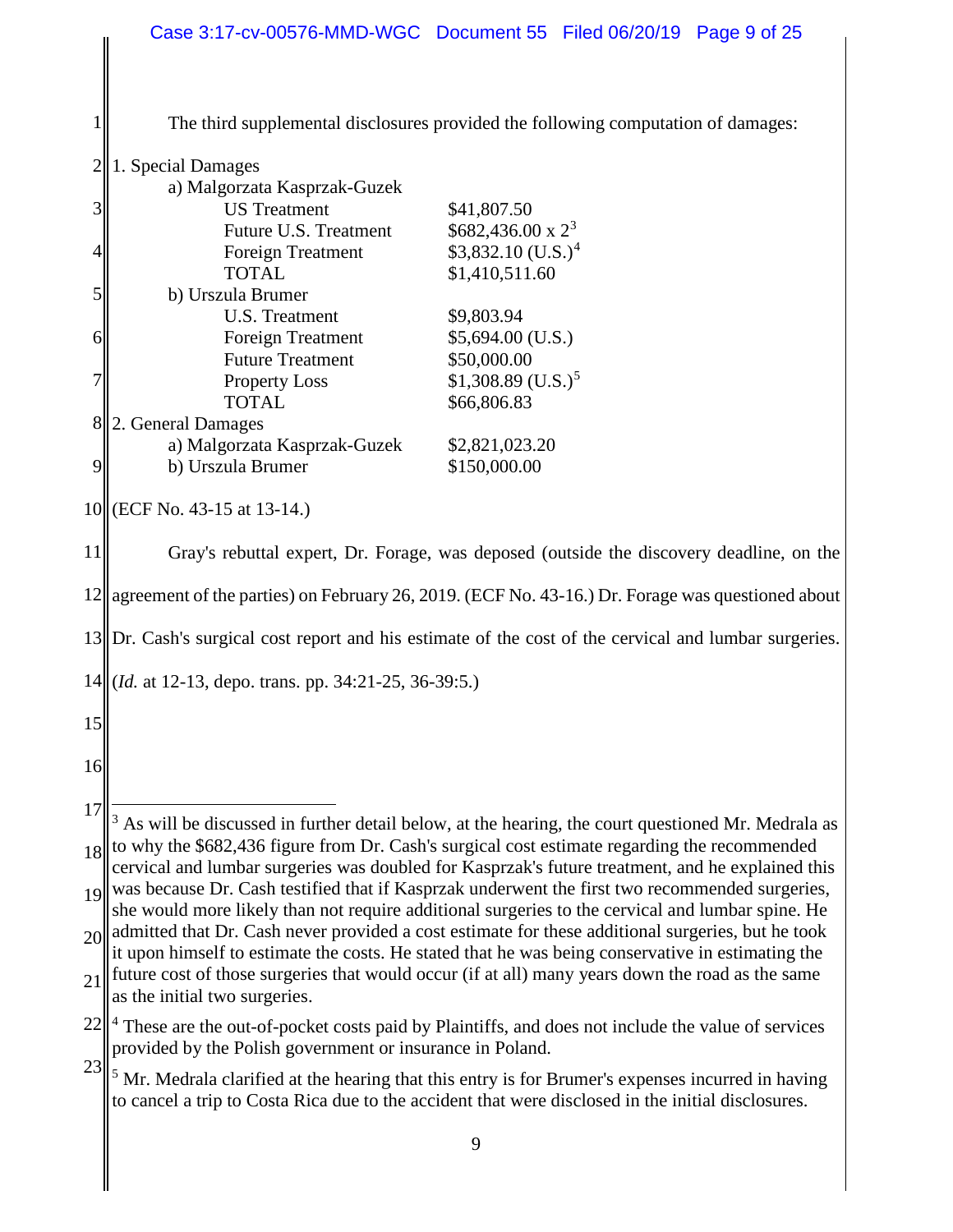1 2 3 4 5 6 Dr. Cash was deposed again on March 7, 2019 (again outside the discovery deadline, by agreement of the parties). (ECF No. 43-17.) He was questioned further about his surgical recommendations and surgical cost estimate letter. (*Id*. at 9-12.) He was also asked about Dr. Forage's opinions. (*Id*. at 12-16.) He was not asked by Gray's counsel or Mr. Medrala about additional surgeries recommended beyond the initial cervical and lumbar surgeries identified in his July 3, 2018 surgical cost report, or the estimated costs of such surgeries.

7 8 On April 8, 2019, Gray filed the stipulation as to liability as well as the motions seeking to exclude Plaintiffs' damages. (ECF Nos. 39, 40, 41.)

## **II. DISCUSSION**

### 10 **A. Summary of Argument**

9

11 12 13 14 15 16 17 18 Gray argues that Plaintiffs waited until the last day of discovery to provide their computation of damages; therefore, they should be precluded from seeking damages at trial under Federal Rule of Civil Procedure  $37(c)(1)$  (and as a result, granted summary judgment for lack of damages). In addition, she asserts that she is entitled to recover reasonable attorney's fees and costs incurred in filing this motion. In her reply, Gray seeks alternative relief: exclusion of all damages that were not disclosed in response to written discovery; or, exclusion of all damages that were not fairly disclosed prior to the close of discovery, in which case she should be able to depose Plaintiffs and the relevant doctors and experts. (*See* ECF No. 48 at 4:17-26, 12-18.)

19 20 21 22 23 Plaintiffs argue that they faced challenges obtaining medical and billing records from Plaintiffs' treating providers in Poland. As a result, they stated in their initial, first and second supplemental disclosures that damages were unknown. They contend that Gray was aware of this and agreed to cooperate in conducting discovery abroad. Plaintiffs also argue that when a party seeks to exclude all damages, a showing of willfulness or bad faith is required, and that standard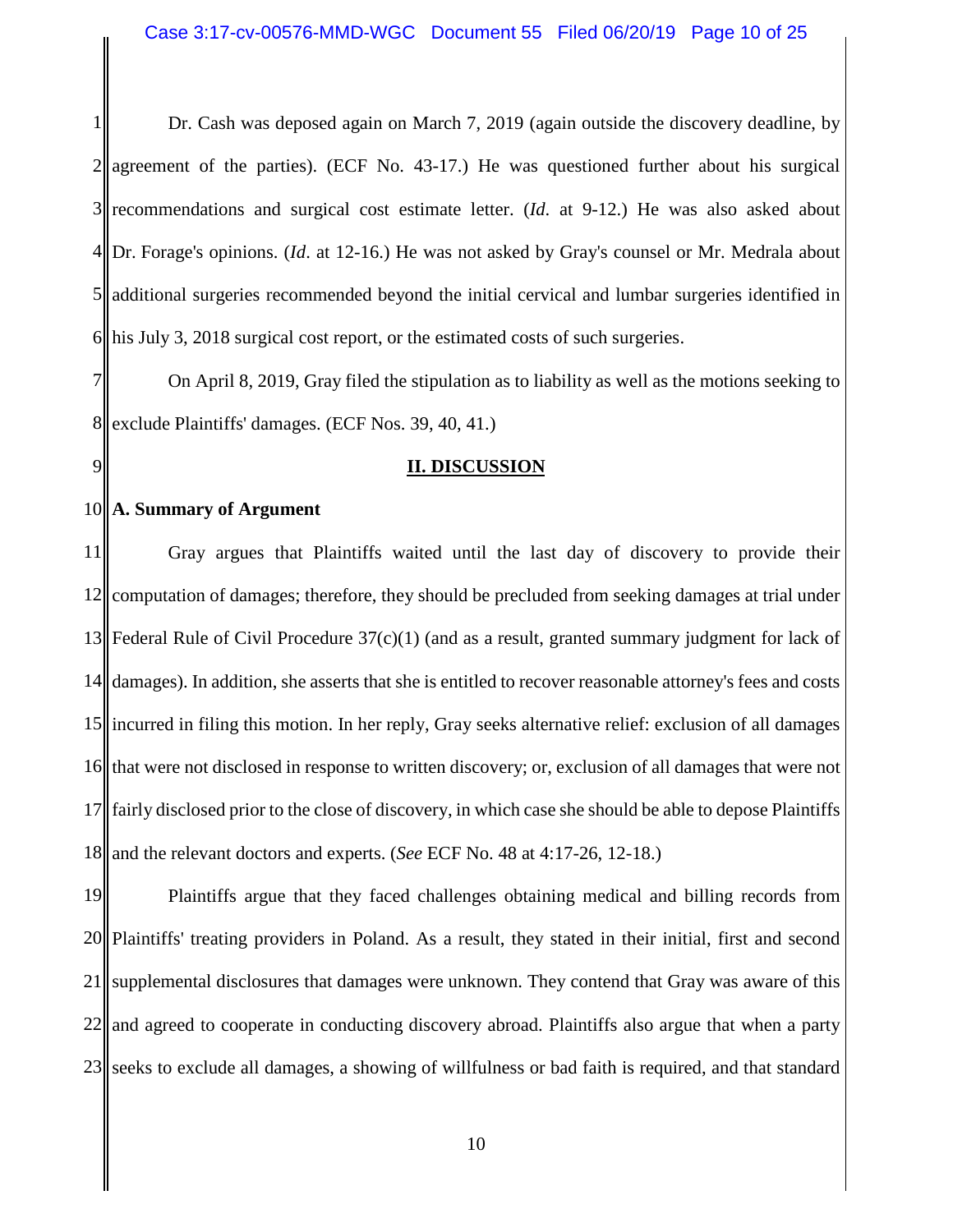1 2 is not met here. In addition, Plaintiffs argue that Gray violated the same rules she seeks to enforce when on the last day of discovery she identified a surveillance video and report.<sup>[6](#page-10-0)</sup>

3 4 5 The court will now address the legal standards governing an asserted failure to timely disclose a damages computation, and then will provide its analyses and conclusions, addressing the special and general damages categories separately.

### 6 **B. Legal Standards and Application**

7 8 must, without awaiting a discovery request, provide to the other parties certain information 9 10 11 12 13 Federal Rule of Civil Procedure  $26(a)(1)$  governs initial disclosures, and states that a party including, among other things, "a computation of each category of damages claimed by the disclosing party—who must also make available for inspection and copying under Rule 34 the documents or other evidentiary material, unless privileged or protected from disclosure, on which each computation is based, including materials bearing on the nature and extent of injuries suffered[.]" Fed. R. Civ. P. 26(a)(1)(A)(iii).

14 15 16 17 "A party must make its initial disclosures based on the information then reasonably available to it. A party is not excused from making its disclosures because it has not fully investigated the case or because it challenges the sufficiency of another party's disclosures or because another party has not made its disclosures." Fed. R. Civ. P. 26(a)(1)(E).

18 19 20 After making initial disclosures under Rule 26(a) or responding to written discovery, a party has a duty to "supplement or correct its disclosure or response: (A) in a timely manner if the party learns that in some material respect the disclosure or response is incomplete or incorrect, and

<span id="page-10-0"></span><sup>22</sup> 23  $6$  The court will not address this argument because it is not relevant to whether Plaintiffs' damages should be excluded. The court also notes that Plaintiffs' response improperly discussed settlement communications, which the court did not take into account in its determination of this motion. *See* LR 16-5.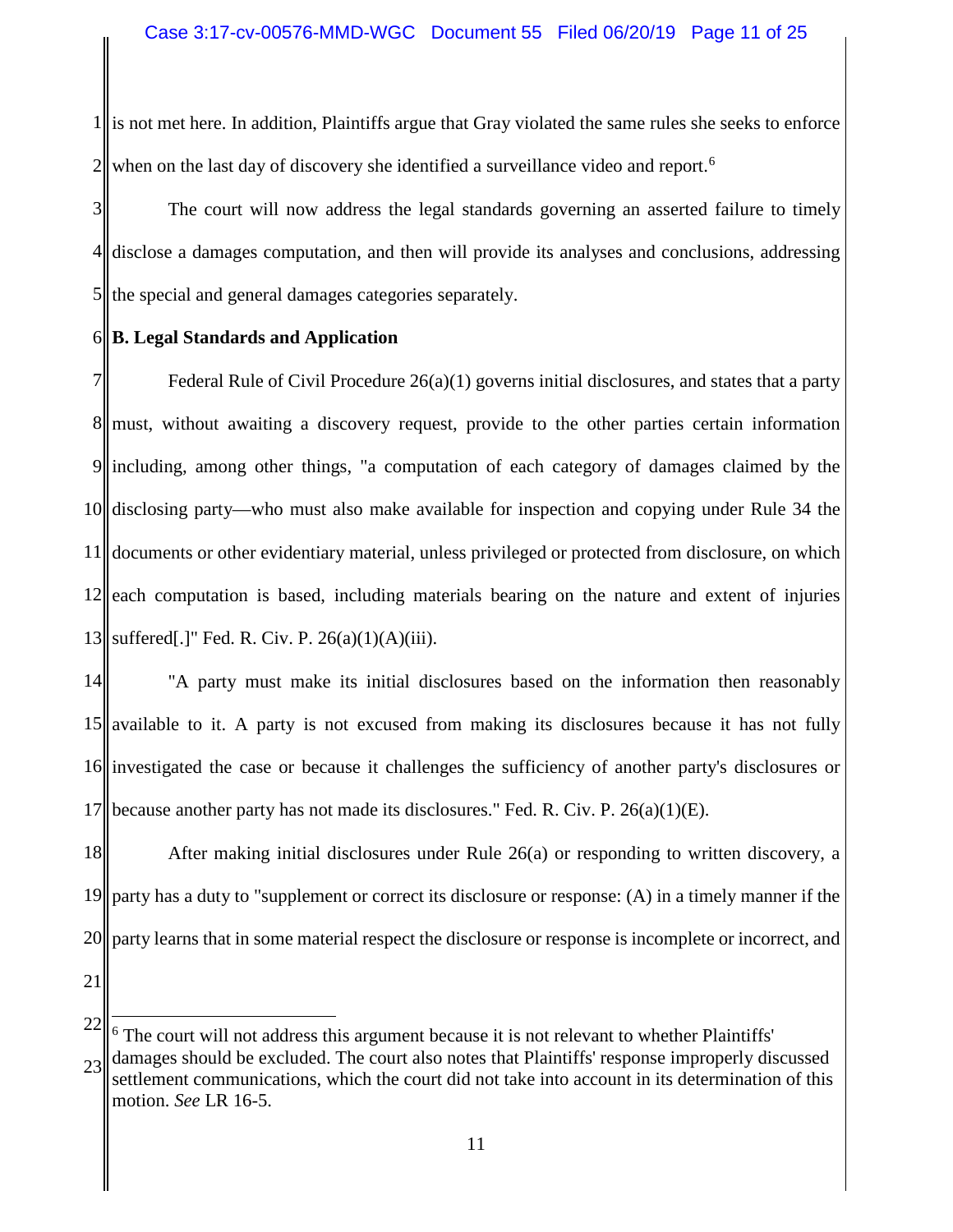1 2 if the additional or corrective information has not otherwise been made known to the other parties during the discovery process or in writing[.]" Fed. R. Civ. P.  $26(e)(1)(A)$ .

3 4 5 6 7 8 "'A major purpose' of the initial disclosure requirements 'is to accelerate the exchange of basic information about the case and to eliminate the paper work involved in requesting such information.'" *R&R Sails, Inc. v. Ins. Co. of Penn.*, 673 F.3d 1240, 1246 (9th Cir. 2012) (citing Fed. R. Civ. P. 26 Advisory Committee's note to 1993 amendments). The rule is intended to "help focus the discovery that is needed, and facilitate the preparation for trial or settlement." Advisory Committee notes to 1993 Amendments to Fed. R. Civ. P. 26(a).

9 10 11 12 the court  $\dots$ : (A) may order payment of the reasonable expenses, including attorney's fees caused 13 14 15||P. 37(c)(1)(A)-(C). In other words, "Rule 37(c)(1) gives teeth to th[e] [Rule 26(a)] requirements 16 by forbidding the use at trial of any information required to be disclosed by Rule 26(a) that is not 17 18 Under Rule 37, "[i]f a party fails to provide information … as required by Rule 26(a) or (e), the party is not allowed to use that information … at a trial, unless the failure was substantially justified or is harmless." Fed. R. Civ. P.  $37(c)(1)$ . "In addition to or instead of this sanction, by the failure; (B) may inform the jury of the party's failure; and (C) may impose other appropriate sanctions, including any of the orders listed in Rule  $37(b)(2)(A)(i)-(vi)$ . Fed. R. Civ. properly disclosed." *Yeti by Molly, Ltd. v. Deckers Outdoor Cop.*, 259 F.3d 1101, 1106 (9th Cir. 2001).

19 20 21  $22$ The Advisory Committee notes to the 1993 amendments to Rule 37 describe the exclusion sanction as "self-executing" and "automatic." That said, courts are given "wide latitude" in the discretion to issue sanctions under Rule 37(c)(1). *R&R Sails,* 673 F.3d at 1245 (citations omitted); *Yeti*, 259 F.3d at 1106.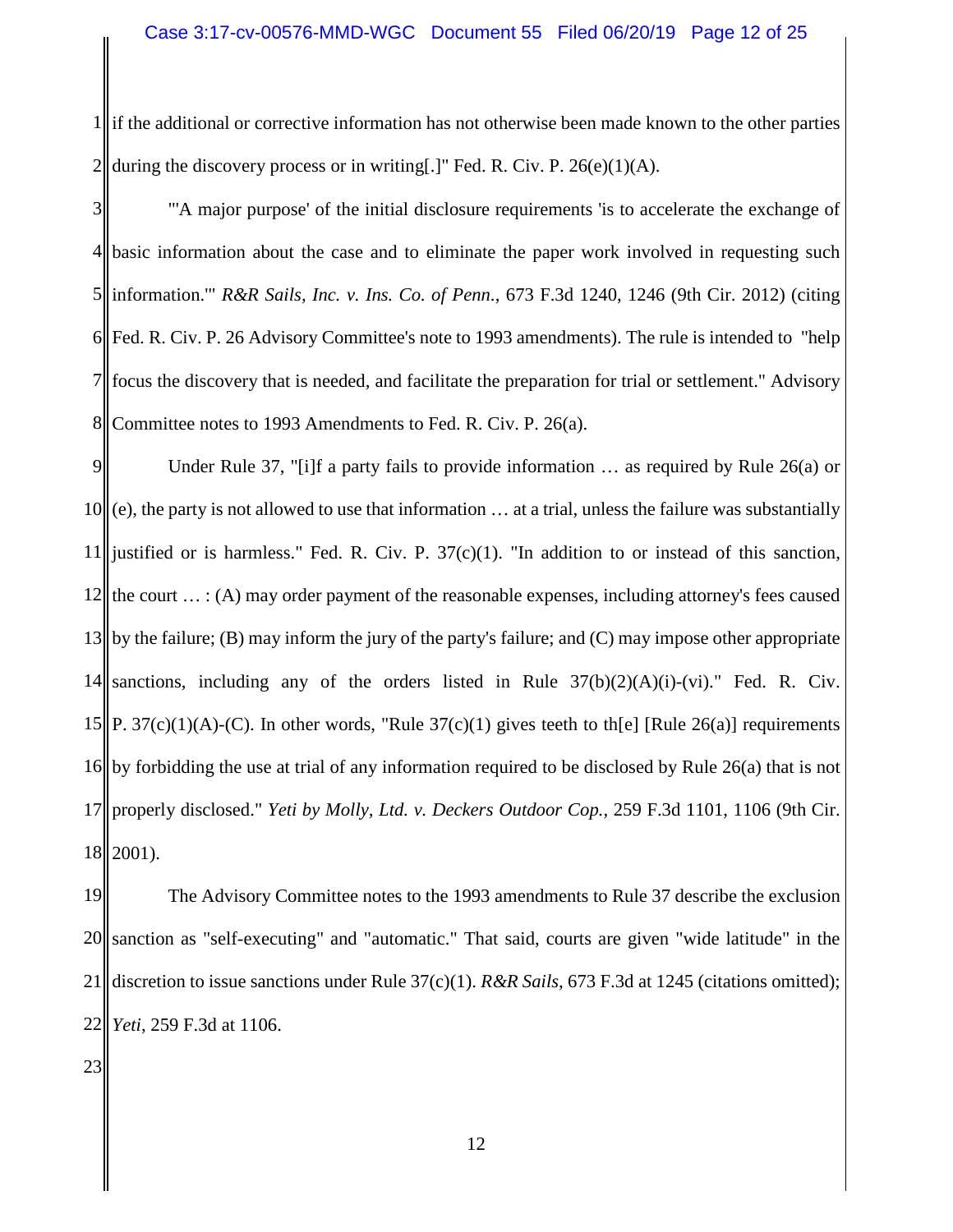1 2 3 4 5 6 The rule contains "[t]wo express exceptions [that] ameliorate the harshness of Rule  $37(c)(1)$ : The information may be introduced if the parties' failure to disclose the required information is substantially justified or harmless." *Id*. (citing Fed. R. Civ. P. 37(c)(1)). The burden is on the disclosing party to show that a failure to disclose information was justified or harmless. *R&R Sails,* 673 F.3d at 1246 (citing *Torres v. City of L.A.*, 548 F.3d 1197, 1213 (9th Cir. 2008); *Yeti,* 259 F.3d at 1107.

7 8 a sanction for a late disclosure that is neither justified nor harmless. *See Wendt v. Host Int'l, Inc.*, 9 125 F.3d 806, 814 (9th Cir. 1997); *see also Design Strategy, Inc. v. Davis*., 469 F.3d 284, 296, 298 10 11 12 13 14 Moreover, Rule  $37(c)(1)$  does not require the court, in all instances, to exclude evidence as (2d Cir. 2006). In *Wendt*, the court identified several factors the court may consider in deciding whether to impose Rule 37(c)'s exclusion sanction: "1) the public's interest in expeditious resolution of litigation; 2) the court's need to manage its docket; 3) the risk of prejudice to [other parties]; 4) the public policy favoring disposition of cases on their merits; and 5) the availability of less drastic sanctions." *Wendt*, 125 F.3d at 814.

15 16 17 18 Importantly, as Plaintiffs' opposition points out, when an exclusion sanction is tantamount to dismissal, willfulness or bad faith are factors the court must consider in deciding the appropriate level of sanction to impose. *R&R Sails,* 673 F.3d at 1247 (citations omitted); *Jackson v. United Artists Theatre Circuit, Inc.*, 278 F.R.D. 586, 594 (D. Nev. 2011).

19 20 21 22 23 With respect to Rule  $26(a)(1)(A)(iii)$ 's damages computation disclosure requirement, courts have recognized that "[a] precise damages computation may not be possible until the plaintiff obtains some discovery, undergoes additional treatment, and, in some cases, obtains expert analysis." *Silvagni v. Wal-Mart Stores, Inc.*, 320 F.R.D. 237, 241 (D. Nev. 2017) (citing *City & County of San Francisco v. Tutor-Saliba Corp.*, 218 F.R.D. 219, 221 (N.D. Cal. 2003)).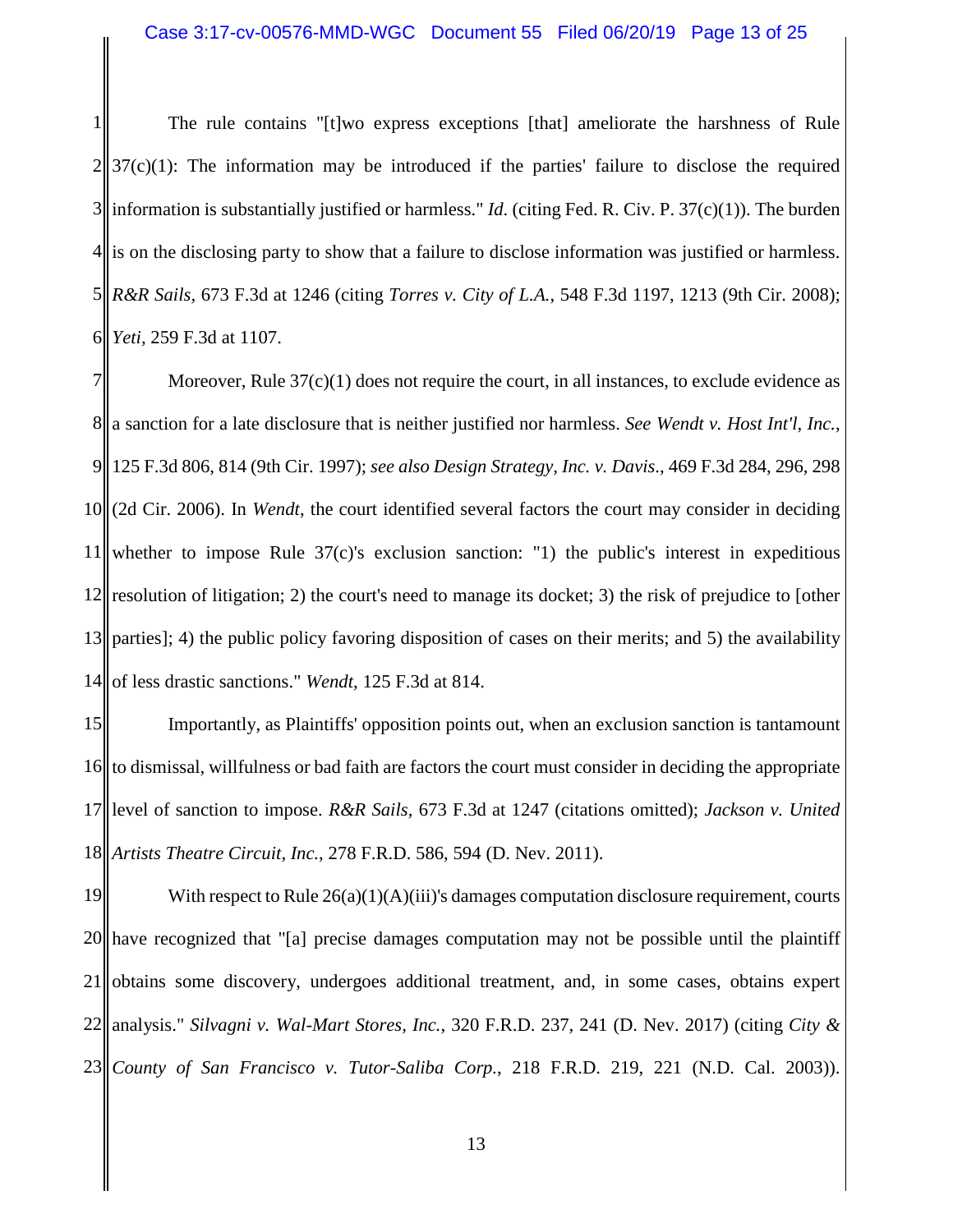## Case 3:17-cv-00576-MMD-WGC Document 55 Filed 06/20/19 Page 14 of 25

1 2 3 4 5 6 7 "Especially in the context of an injured plaintiff alleging ongoing or future medical damages, her claim for damages may not be static. At the outset of litigation, she may lack sufficient information to provide a precise measure of what damages she will claim at trial." *Id*. "[T]he key inquiry is whether the timing of the supplemental disclosure is reasonable based on when the information was available to the plaintiff." *Silvagni*, 320 F.R.D. at 241 (citation omitted). "The Rules provide for needed flexibility in supplementing the initial disclosure damages computation as the case progresses and circumstances evolve." *Id*.

8 9 10 11 12 13 14 15 16 17 18 19 Here, where liability has been admitted, the exclusion of all damages would end this case. Therefore, a showing of willfulness or bad faith is required to impose a sanction excluding all damages. Gray simply has not met this heightened standard. The court has previously acknowledged and apprised the parties that obtaining international discovery can be a particularly cumbersome process. There is evidence in the record that Mr. Medrala kept Gray's counsel apprised of the status of international discovery, retained a Polish attorney, and circulated several drafts of a motion for issuance of letters rogatory. The record further demonstrates that Gray had agreed to cooperate in the international discovery process and represented as much to the court. At some point, she elected not to proceed in that fashion without communicating that fact to Mr. Medrala. This gives credence to Plaintiffs' argument that they were not acting willfully or in bad faith when they stated in the initial and first and second supplemental disclosures that the damages computation was unknown.

20 21 22 While a specific damages computation was not provided in the initial and first and second supplemental disclosures, Plaintiffs did continue to supplement their disclosures with the medical and billing records both from the U.S. and Poland on which their damages claims are based.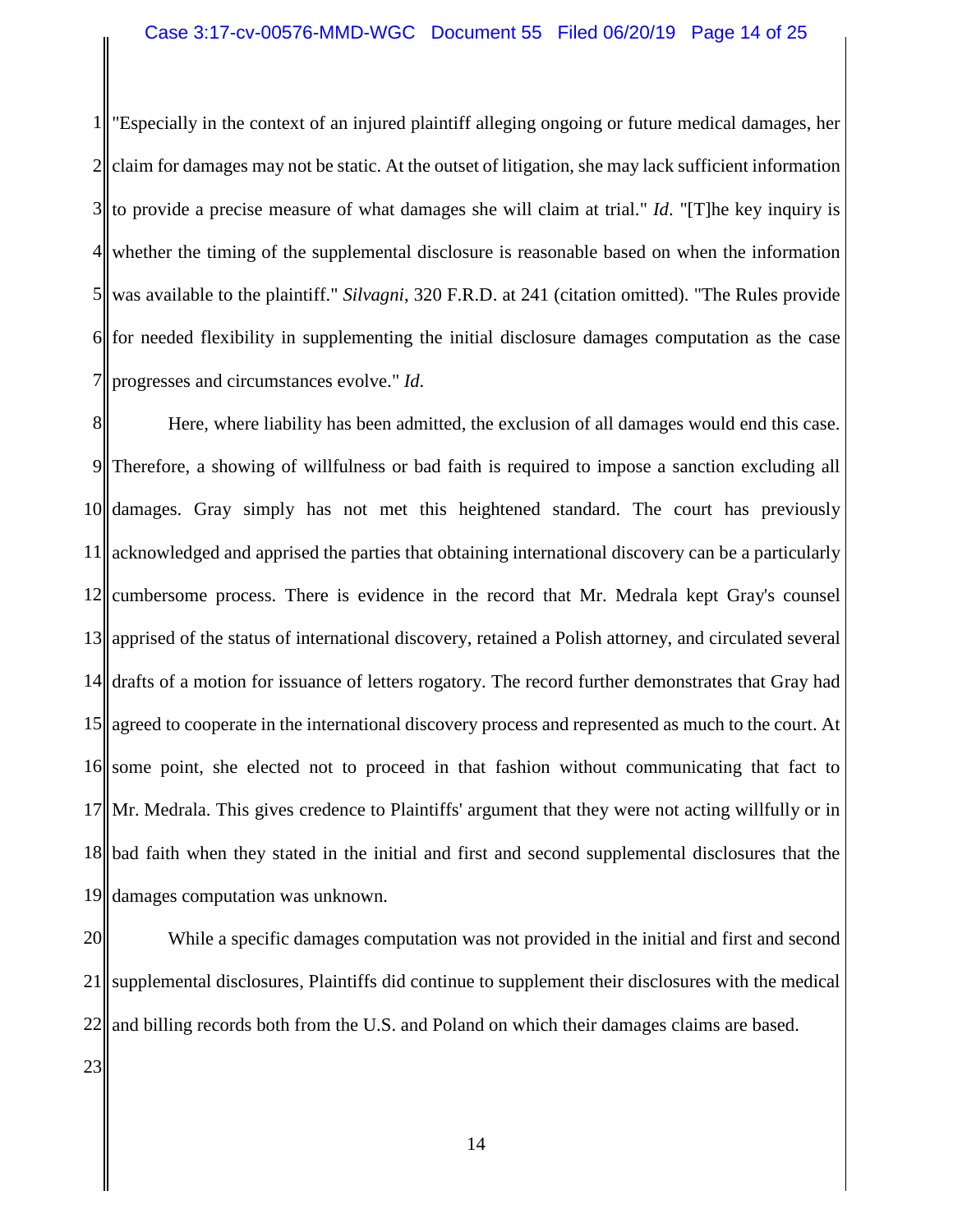1 2 3 4 In sum, the court concludes that there was no willfulness or bad faith on the part of Plaintiffs and Mr. Medrala in disclosing the specific damages computation on the last day of discovery in Plaintiffs' third supplemental disclosure. Therefore, Gray's request that *all* damages be excluded is denied.

5 6 Gray also asks the court to either limit Plaintiffs' damages to those disclosed in their discovery responses, or to those fairly cognizable from the timely produced records.

7 8 9 10 11 12 13 14 15 as Gray did have the majority of the medical bills and records as well as the expert report 16 17 The court will not exclude components of Plaintiffs' damage computation where Gray was adequately aware of the basis of the computation either by prior disclosure and production of the medical and billing records that supply the basis for the damages calculation or when Gray otherwise had notice of the basis for the damages calculation. For these components of the damages computation, the disclosure of the damages computation on the last day of discovery can be considered harmless. In other words, while Plaintiffs could have provided an ongoing damages computation as to special damages as the case went along and as they obtained medical bills and records in the United States and from Poland, the failure to do so appears to be harmless insofar concerning Kasprzak's future damages (or at least the cost estimate for the two initial future surgeries recommended) that are relied on for the special damages computation.

18 19 20 On the other hand, those components of Plaintiffs' special damages computation disclosed in the third supplemental disclosure that Gray was not adequately apprised of prior to the disclosure will be excluded.

21 22 23 In evaluating whether any components of Plaintiffs' February 20, 2019 damages computation should be excluded, the court has considered the *Wendt* factors: the public interest in expeditious resolution of litigation; the court's need to manage its docket; the public policy of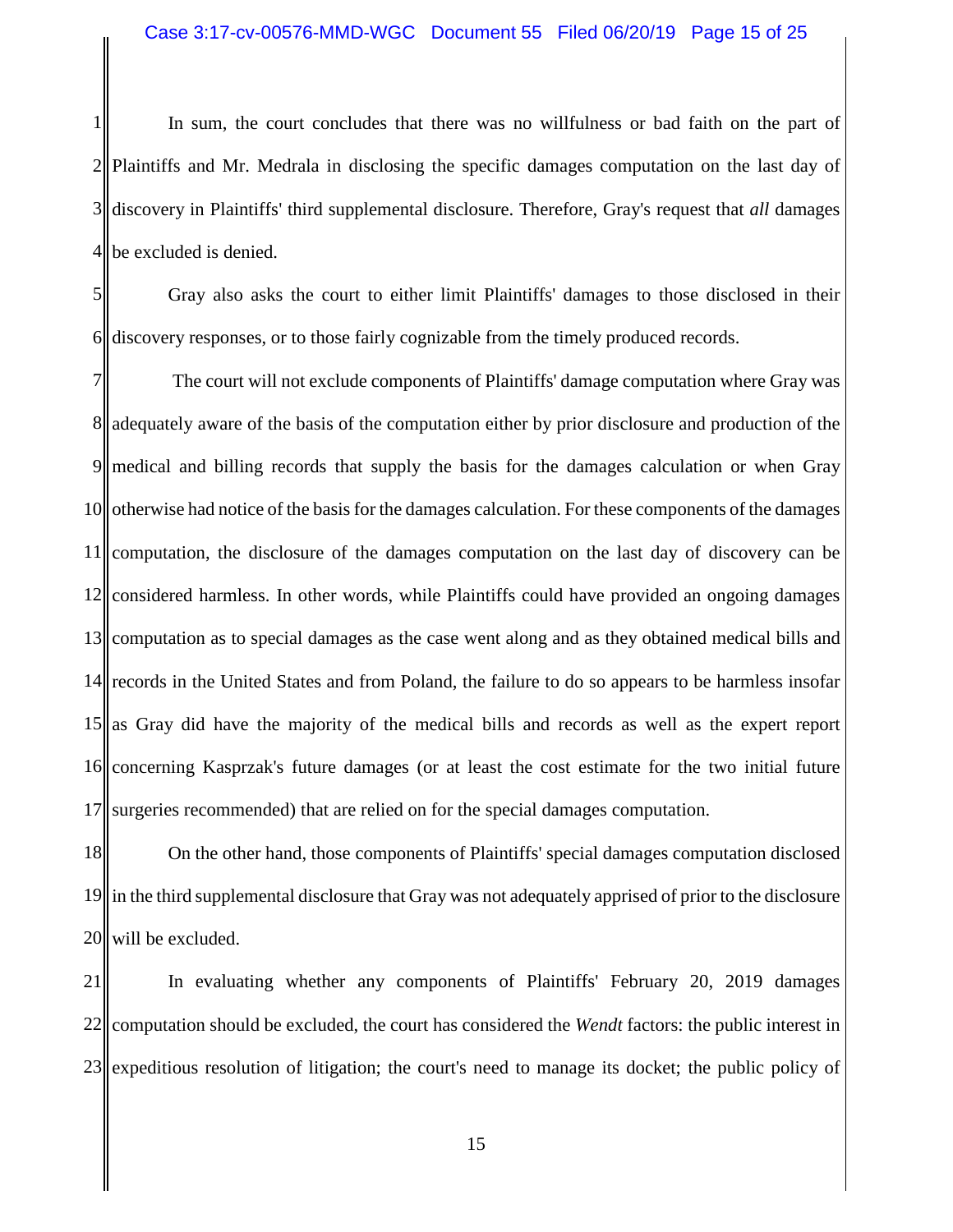1 2 3 interest in expeditious resolution of litigation and the court's need to manage its docket will be 4 5 6 7 8 include additional expert depositions which could be difficult to schedule and would be costly. 9 10 resolving cases on their merits; and the availability of less drastic sanctions. The court finds that the approach the court is taking regarding exclusion is a balancing of all of the factors. The public served by excluding those components of Plaintiffs' damages that were disclosed on the last day of discovery and for which Gray did not previously have notice of the basis for the computation. This is because the court will not have to re-open discovery as to those damages, which would likely include additional written discovery as well as depositions. The depositions would likely The cost and delay required for additional discovery would be significant because one of the damages components that court is excluding stems from the opinion of a Polish medical provider.

11 12 13 14 The court is cognizant of the public policy of resolving cases on their merits, and finds the court's approach would still achieve that goal because Plaintiffs are still able to present their case as to a large part of the damage components presented in their computation in the third supplemental disclosures.

15 16 17 Finally, the court finds that excluding only those damages components that Gray did not have notice of prior to the third supplemental disclosure is a much less drastic sanction than excluding all damages.

18 19 20 21 22 23 The court went through each of the special damages categories at the June 17, 2019 hearing, and identified those that had been previously disclosed or that Gray was sufficiently on notice of prior to the February 20, 2019 third supplemental disclosure and should not be precluded, as well as some that Gray was not sufficiently apprised of before the third supplemental disclosure was served and should be precluded. The court will discuss each category and its conclusions below.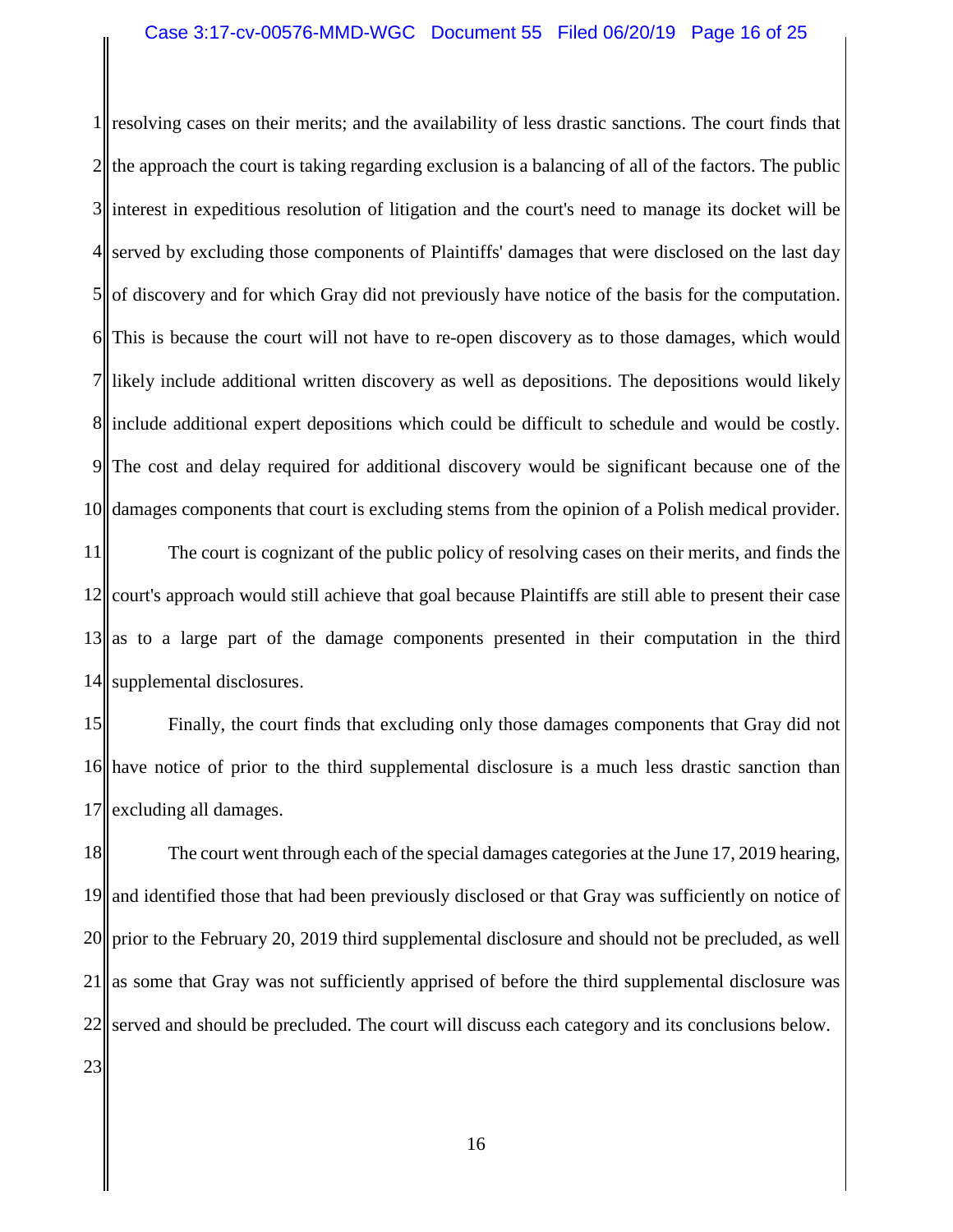1 2 3 4 5 6 7 8|| day of the extended deadline and they came to an agreement to defer serving the responses. Gray's 9 10 11 Before proceeding with that analysis, the court notes that Rule 37(d) also provides for the imposition of sanctions where a party fails to respond to a request for production of documents. Fed. R. Civ. P.  $37(d)(1)(A)(ii)$ . Gray argues that Plaintiffs never responded to the second set of requests for production of documents that also asked for a computation of damages. There is a dispute, however, as to whether the parties agreed to defer serving these responses until they could obtain medical bills and records from Poland. Mr. Rogers' declaration states that the requests were served and no responses were received. Mr. Medrala states that he spoke with Mr. Rogers on the reply brief does not address this assertion, and Mr. Loosvelt did not speak to this at the hearing. In any event, there does not appear to have been a meet and confer on this issue. Therefore, the court cannot conclude that Rule 37(d) sanctions are appropriate.

### 12 **C. Special Damages**

## 13

## **1. Malgorzata Kasprzak-Guzek**

### 14

## **a. U.S. Treatment: \$41,807.50**

15 16 17 18 19 Gray argues that between the time of the previous disclosures and service of the third supplemental disclosures, Kasprzak's U.S. treatment damages increased by some \$20,000. At the hearing, it was clarified that the \$20,000 increase (and the only portion of this damages category that Gray specifically objected to) was in connection with a bill from the surgery center where Plaintiff underwent surgery with Dr. Nahm of Sunset Pain Consultants in 2018.

20  $21$ 22 39-3 at 11, 39-2 at 10, BRUMER 327-339.) Kasprzak was deposed just before this surgery, and 23 Dr. Nahm was disclosed in Plaintiffs' initial and first supplemental disclosures. (ECF Nos. 39-2 at 7, 39-3 at 7.) Medical records from Dr. Nahm were also disclosed and produced. (ECF No. Gray's counsel was aware she was going to undergo the surgery.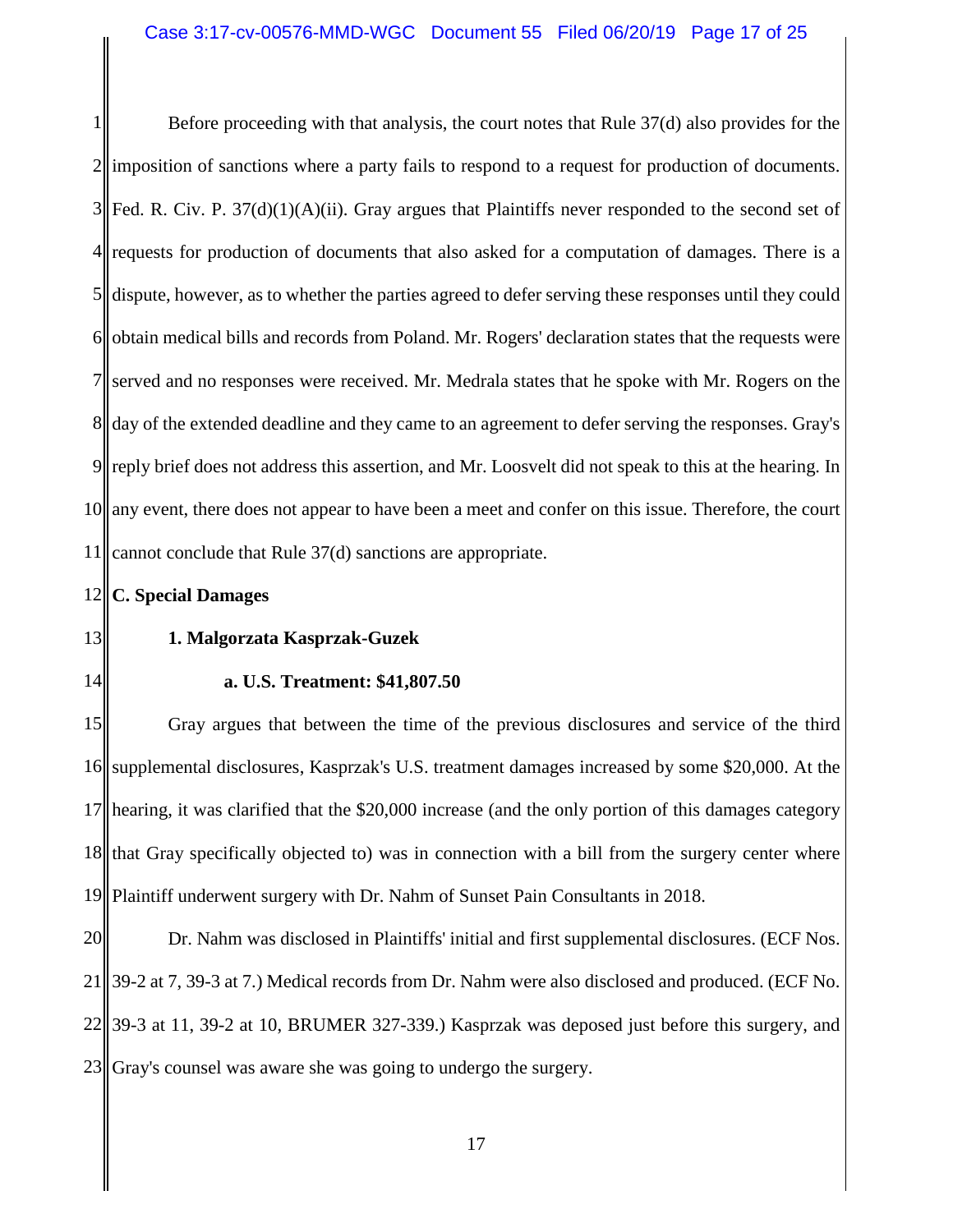1 2 3 4 At the hearing, Mr. Medrala represented that Gray had also subpoenaed the records from Dr. Nahm. Neither party could confirm whether the surgery center bill was produced in response to the subpoena. The court questioned Mr. Loosvelt as to whether Dr. Nahm had been deposed, and Mr. Loosvelt responded that Gray had elected not to depose Dr. Nahm.

5 6 7  $8<sub>II</sub>$ 9 10 The court inquired of Mr. Loosvelt what he would have done differently if he had received the surgery center bill from Plaintiffs' prior to the last day of discovery, and he said that he would have deposed Dr. Nahm and given the bill to his expert to review. The court found this position spurious since Gray had declined to depose Dr. Nahm regarding the necessity and reasonableness of the actual surgery he had performed, and regarding the reasonableness of the services provided at the surgery center.

11 12 13 The court finds that Gray was sufficiently on notice of Gray's surgery with Dr. Nahm, subpoenaed his records, and elected not to depose him; therefore, the surgery center bill will not be excluded.

14

### **b. Foreign Treatment: \$3,832.10**

15 16 17 18 Gray did not voice any specific objection to the future treatment category of special damages other than that the calculation was disclosed on the last day of discovery. Gray does not refute, however, that she had the medical records and billing records that support the calculation previously; therefore, Kasprzak's foreign treatment damages will not be excluded.

19

### **c. Future Treatment: \$682,436 (x 2)**

20 21 22 23 It is undisputed that Gray was aware of Dr. Cash's surgical cost letter recommending two initial future surgeries of the cervical and lumbar spine with an estimated combined cost of \$682,436 as early as July 3, 2018, when Dr. Cash's report was emailed to Gray's counsel. This estimate was also disclosed with Dr. Cash's expert designation and Dr. Cash was deposed, twice.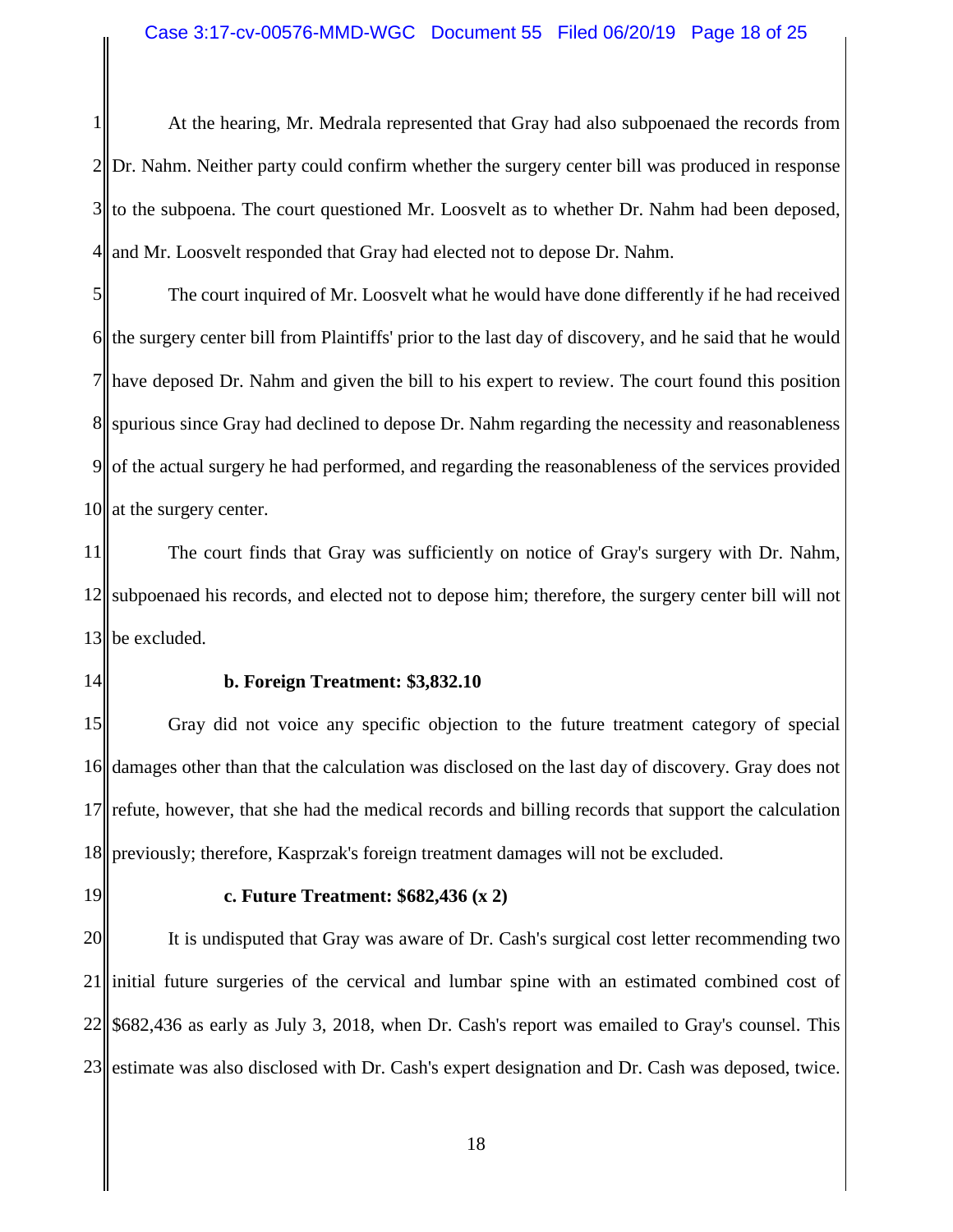1 2 3 Gray's rebuttal expert reviewed the surgical cost letter and testified as to his opinions on the cost letter. Therefore, Kasprzak may present evidence of future treatment damages in the amount of \$682,436.

4 5 6 7 8 included this second figure in the February 20, 2019 damages computation as his own 9 10 11 The issue is regarding the doubling of this amount for the additional future surgeries subsequently recommended by Dr. Cash (as stated in his deposition and in his August 22, 2018 report) at the adjacent levels in her spine. The trouble with this second \$682,436 figure is that Dr. Cash never provided an estimate of the additional future surgeries. Instead, counsel just "conservative estimate" of what those additional future surgeries might cost. In contrast with the initial estimate, the estimate of the additional future surgeries was not made by Dr. Cash, and Gray was not on notice of it prior to the time the third supplemental disclosure was made.

12 13 14 There is no reason to re-open discovery on this issue because Kasprzak had ample opportunity to present a cost estimate regarding the future additional surgeries, but failed to do so. Therefore, the second \$682,436 future damages figure for Kasprzak will be excluded.

- **3. Urszula Brumer**
- 16

15

**a. U.S. Treatment: \$9,803.94**

17 18 19 20 Gray's objection is to approximately \$3,800 of this amount that is attributed to a bill from Carson Valley Medical Center. Mr. Medrala represented at the hearing that these records were produced in response to Gray's own subpoena to this provider. Moreover, Gray knew that Brumer treated there from very early on in the case. Therefore, these damages will not be excluded.

21

### **b. Foreign Treatment: \$5,694**

22 23 Gray presented no specific objection to this damages category except that the computation was not made until the last day of discovery. As with Kasprzak's foreign treatment, Gray did not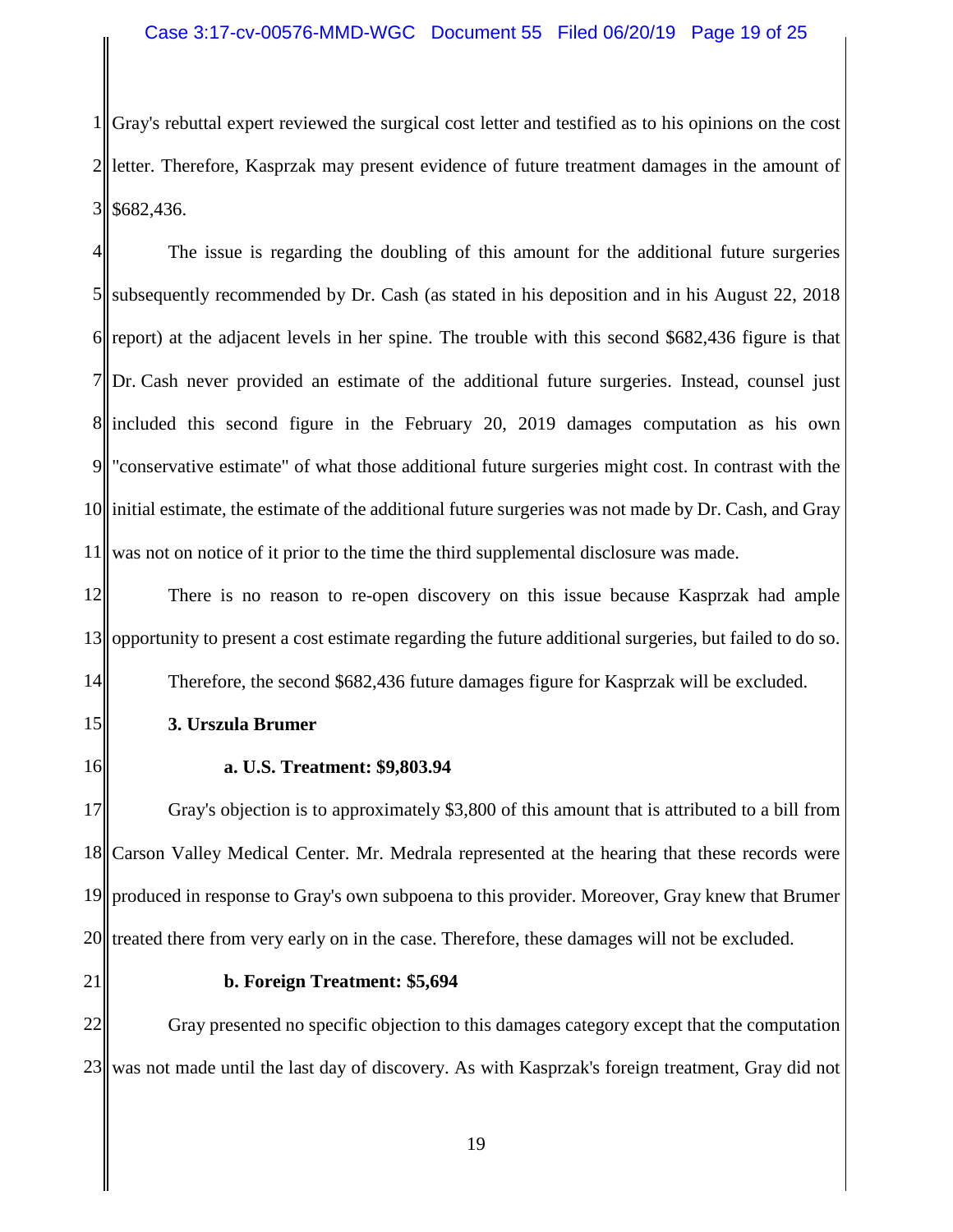1 2 3 dispute that she had the medical and billing records from Brumer's foreign treatment providers on which the calculation is based. Therefore, Brumer's damages for foreign treatment will not be excluded.

4

## **c. Future Treatment: \$50,000**

5 6 7 8 39-3 at 10.) The records are identified as BRUMER 251-252 (Gasik) (Gasik's records actually 9 10 11 12 13 Mr. Medrala explained that this figure was based on the opinions regarding future treatment for Brumer from Polish providers Dr. Robert Gasik and Ms. Magdalena Leszczynska, that were disclosed in Brumer's first and second supplemental disclosures. (ECF No. 39-2 at 7, 10; ECF No. appear to be at BRUMER 250-252) and BRUMER 253 (Leszczynska). (*Id*.) The records themselves can be found at ECF No. 39-9 at 55-57 (Gasik) and 58 (Leszczynska). These records are in Polish. Mr. Medrala believes that they were provided to Gray in English too, as Plaintiffs provided translations of all the Polish records; however, the English versions were not before the court.

14 15 16 17 18 19 20  $21$ 22 Mr. Medrala, who speaks and reads Polish, represented to the court that Gasik recommended physical therapy for Brumer, and Ms. Leszczynska opined that Plaintiff would need to attend physical therapy twice a week, at a price of what equates to \$50 (U.S.) per week. Mr. Medrala confirmed that Ms. Leszczynska did not provide a statement or estimate of how long Brumer would need to attend physical therapy. Instead, the \$50,000 figure is Mr. Medrala's own estimate that she would need to attend physical therapy twice a week for the rest of her life, and taking an average life expectancy, she would be expected to live 20 more years. In fact, Mr. Medrala confirmed that the record actually reflects that Ms. Leszczynska states that she was not able to state how long Brumer would require physical therapy.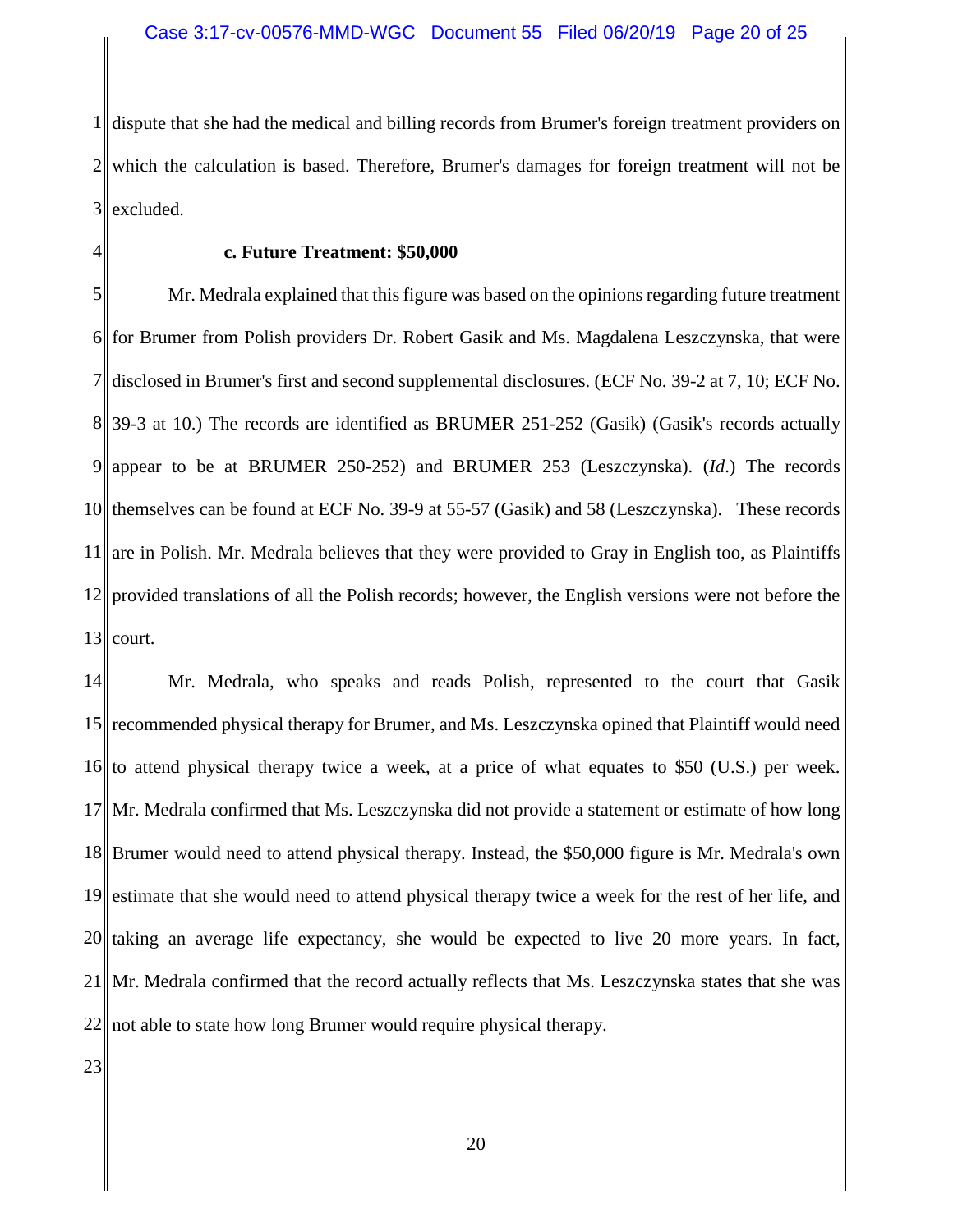### Case 3:17-cv-00576-MMD-WGC Document 55 Filed 06/20/19 Page 21 of 25

1 2 3 4 The court concludes that this \$50,000 figure was newly disclosed on the last day of discovery and Gray was not previously apprised of the basis for the computation because the records do not provide any estimate as to how long Brumer would require physical therapy or a cost estimate for future physical therapy treatment.

5 6 7 8 9 10 The court will not allow discovery to be re-opened for the purpose of eliciting an additional opinion on this issue. Ms. Leszczynska's opinion was disclosed with the first supplemental disclosure in June of 2018. Plaintiffs knew about it early on and could have sought a supplemental opinion with a cost estimate from her before the close of discovery. To re-open discovery to allow her to do so now would be costly because it would involve seeking international discovery in Poland, and would likely result in significant delay of this case.

11

### Therefore, Brumer's future damages will be excluded.

12

### **d. Property Loss: \$1,308.89**

13 14 15 16 17 18 Gray objected to this component of Brumer's special damages on the basis that it was not previously disclosed; however, Mr. Medrala clarified at the hearing that this item is for Brumer's expenses incurred in a cancelled trip to Costa Rica as a result of the accident. These expenses were disclosed in Brumer's initial disclosures (ECF No. 39-1 at 8, BRUMER 128-137); therefore, Gray had advance knowledge of the basis for this calculation. Brumer's property loss damages will not be excluded.

### 19 **D. General Damages**

20 21 22 In the third supplemental disclosures, Plaintiffs identified that Kasprzak was seeking \$2,821,023.20 in general damages, and Brumer was seeking \$150,000 in general damages. (ECF No. 39-16 at 14.)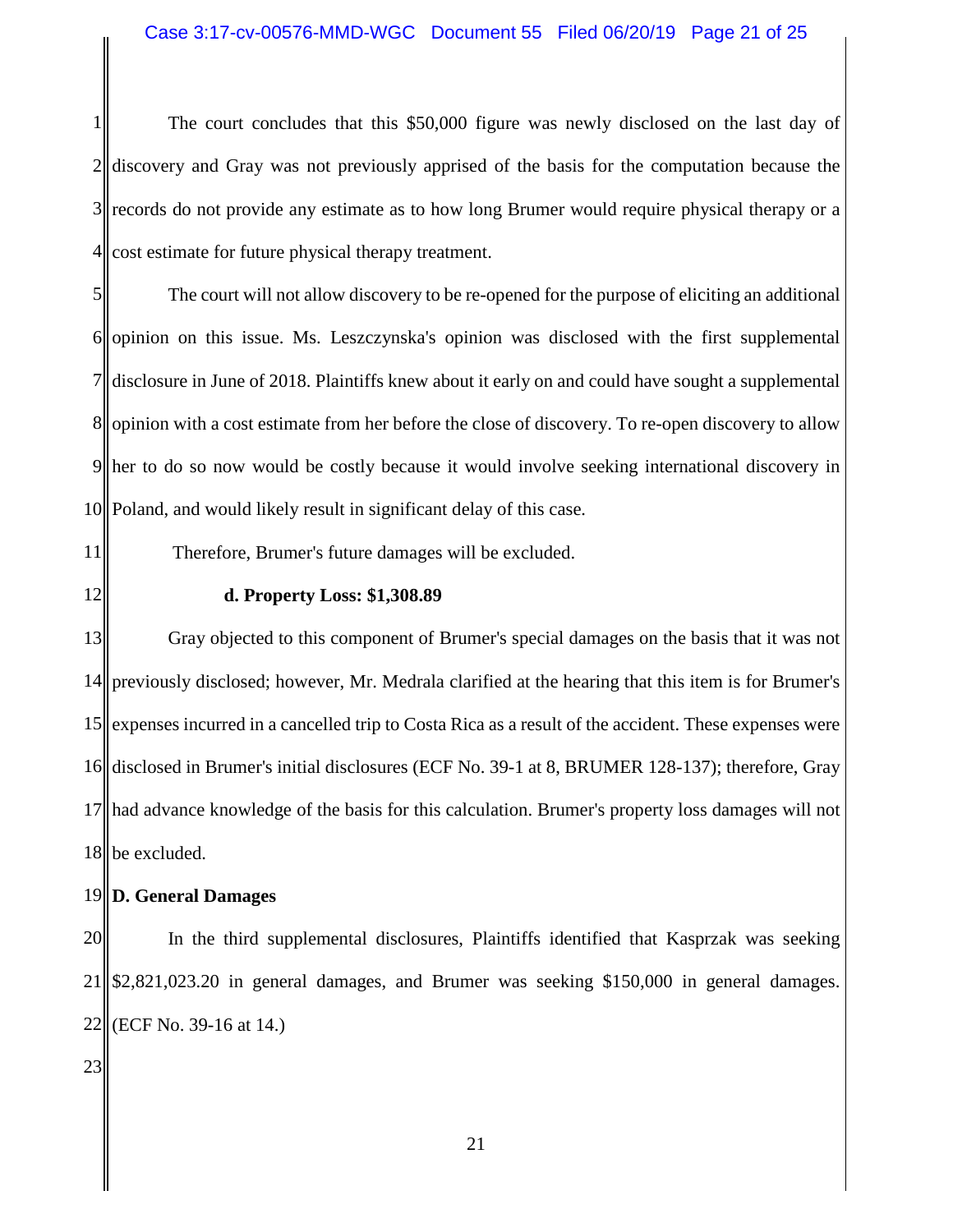1 2 3 Gray seeks a sanction excluding Plaintiffs' general damages on the basis that they were not disclosed until the last day of discovery, and they seek very specific amounts and the basis of the calculation was not provided.

4 5 The court finds, however, that Rule  $26(a)(1)(A)(iii)$  does not require a computation of general damages for pain and suffering or emotional distress.

6 7 8 *Dept.*, Case No. 2:10-cv-01196-RCJ-PAL, 2017 WL 89560, at \*3 (D. Nev. Jan. 10, 2017); *Crocker*  9 10 11 12 13 14 15 16 17 Courts within this district have held that this is the case because such damages are subjective and do not lend themselves to computation. *See Sandoval v. Las Vegas Met. Police v. Sky View Christian Acad.*, Case No. 3:08-cv-00479-LRH-VPC, 2009 WL 77456, at \*2 (D. Nev. Jan. 8, 2009) ("[B]ecause emotional suffering is personal and difficult to quantify, damages for emotional anguish likely will be established predominantly through the plaintiffs' testimony concerning the emotional suffering they experienced, not through the[ ] type of documentary evidence or expert opinion relied upon to make a Rule  $26(a)(1)(A)(iii)$  disclosure of a computation of damages[.]") (citations omitted); *see also Williams v. Trader Pub. Co.*, 218 F.3d 481, 486 n. 3 (5th Cir. 2000) ("Since compensatory damages for emotional distress are necessarily vague and are generally considered a fact issue for the jury, they may not be amenable to the kid of calculation disclosure contemplated by Rule  $26(a)(1)(C)$ .").

18 19 20 21 22 23 This is a diversity case, and the rationale discussed above is also supported by Nevada law. Nevada Jury Instruction 5.1 governs the measure of damages to compensate an injured plaintiff, which includes "[t]he physical and mental pain, suffering, anguish, disability, and loss of enjoyment of life endured by the plaintiff from the date of the [accident] to the present" and "[t]he physical and mental pain, suffering, anguish, disability, and loss of enjoyment of life which you believe plaintiff will be reasonably certain to experience in the future as a result of the [accident]."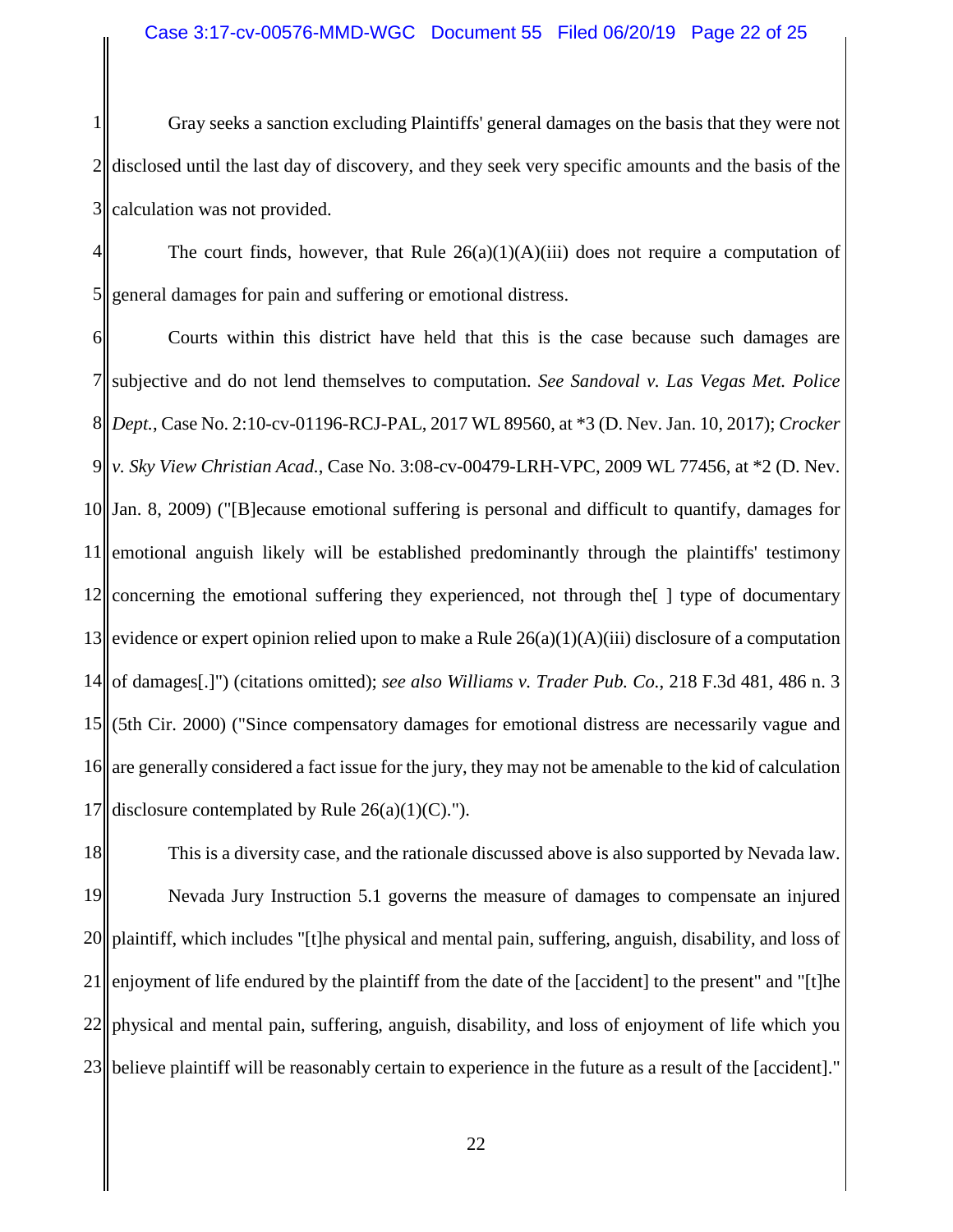1 2 3 4 Nevada Judy Instruction 5.2 provides: "No fixed standard exists for deciding the amount of pain and suffering damages. Nor is the opinion of any witness required as to the amount of such reasonable compensation. You must use your judgment to decide upon a reasonable amount based on the evidence and your common sense."

5 6 7 8|| and confirms that in Nevada there is not a fixed standard for calculating these damages. In any 9 10 11 12 13 14 15 Insofar as Plaintiffs elected to include a general damages computation, Gray contends that she did not have adequate notice of the basis for the general damages component that presented a very specific number (at least for Kasprzak). The law cited above does not require a computation event, Mr. Loosvelt confirmed that he never picked up the phone or otherwise inquired of Mr. Medrala between February 20, 2019, when the third supplemental disclosures were served and the time of the hearing, to ask for the basis of the general damages computation. Mr. Medrala nevertheless explained the basis for the computation at the hearing: he simply doubled the amount of the special damages for each plaintiff. Plaintiffs also point out that they made their claims for pain and suffering damages known in their complaint and responses to discovery, and were questioned about them in their depositions.

16 17 18 In sum, Plaintiffs' general damages computation will not be excluded; instead, the jury is tasked with determining the amount of monetary compensation the Plaintiffs are entitled to recover for general damages.

### 19 **E. Request for Fees**

20 21 Gray asks the court to award her all of the reasonable fees and costs incurred as a result of the failure to make the Rule  $26(a)(1)(A)(iii)$  disclosures.

22 23 Rule  $37(c)(1)$  provides that a party that fails to disclose information under Rule 26(a) or (e) is not allowed to use that information at trial "unless the failure was substantially justified or is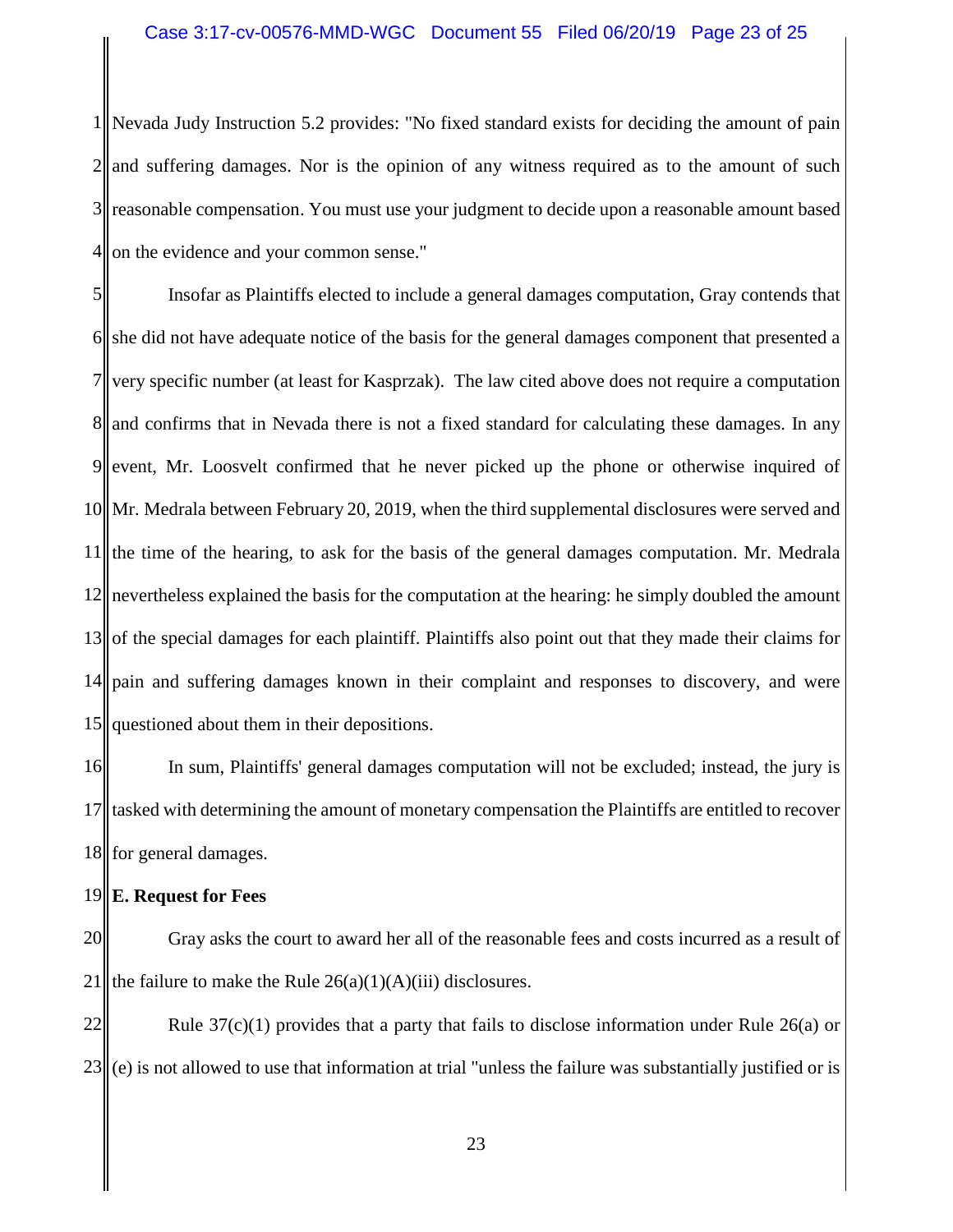1 2 3 harmless." Fed. R. Civ. P. 37(c)(1). In addition, or instead of that sanction, the court "*may* order payment of the reasonable expenses, including attorney's fees, caused by the failure." Fed. R. Civ. P.  $37(c)(1)(A)$  (emphasis added).

4 5 6 7  $8<sub>II</sub>$ 9 10 11 12 Here, the court concluded that the disclosure of the damages computation on the last day of discovery was harmless, with the exception of two components of the damages computation: the doubling of the future treatment cost estimate of \$682,436 for Kasprzak, and the \$50,000 in future treatment for Brumer. The court has precluded those components of the damages computation under Rule  $37(c)(1)$ , which appears to be an adequate sanction under the circumstances. The sanction of fees and costs in Rule  $37(c)(1)(A)$  is discretionary ("[i]n addition to or instead of this sanction" and the court "*may* order payment of the reasonable expenses"). Exercising its discretion, the court declines to impose an additional sanction requiring the payment of expenses and costs under Rule  $37(c)(1)(A)$ .

### 13 **F. Motion for Partial Summary Judgment**

14 15 16 Since the court has ordered that Plaintiffs may proceed with presenting their case to a jury as to certain components of their damages, but not others, it appears that the motion for partial summary judgment "for lack of damages" is rendered moot.